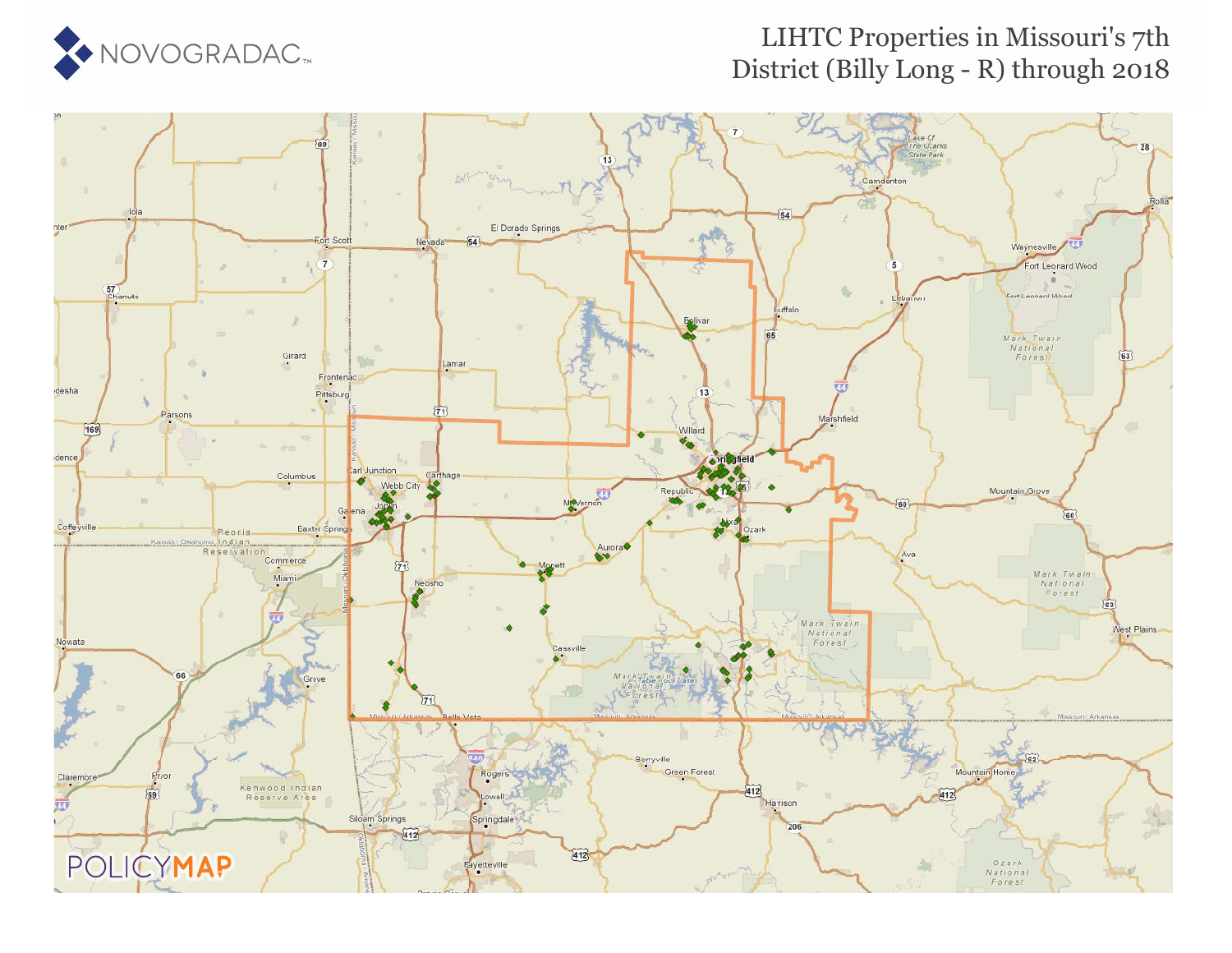| <b>Project Name</b>                          | <b>Address</b>                      | City             | <b>State</b> | <b>Zip Code</b> | Nonprofit<br><b>Sponsor</b> | <b>Allocation</b><br>Year | <b>Annual</b><br><b>Allocated</b><br><b>Amount</b> | <b>Year Placed</b><br>in Service | <b>Construction Type</b>  | <b>Total</b><br><b>Units</b> | Low<br><b>Income</b><br><b>Units</b> | <b>Rent or</b><br><b>Income</b><br><b>Ceiling</b> | <b>Credit</b><br>Percentage                 | Tax-<br><b>Exempt</b><br><b>Bond</b> | <b>HUD Multi-</b><br>Family<br><b>Financing/Rental</b><br><b>Assistance</b> |
|----------------------------------------------|-------------------------------------|------------------|--------------|-----------------|-----------------------------|---------------------------|----------------------------------------------------|----------------------------------|---------------------------|------------------------------|--------------------------------------|---------------------------------------------------|---------------------------------------------|--------------------------------------|-----------------------------------------------------------------------------|
| HIGHLAND ACRES<br><b>APTS</b>                | 2440 CLINTON<br><b>ST</b>           | CARTHAGE         | $_{\rm MO}$  | 64836           | No                          | 2002                      | $\$0$                                              | 2002                             | Acquisition and Rehab 35  |                              | 35                                   |                                                   | $30\,\%$ present $\,$ Yes value             |                                      |                                                                             |
| JACOB'S LANDING                              | 647 S<br>HAZELNUT AVE SPRINGFIELD   |                  | MO           | 65802           | No                          | 2001                      | $\$0$                                              | 2002                             | <b>New Construction</b>   | 24                           | 24                                   |                                                   | $70\,\%$ present $\,$ No value              |                                      |                                                                             |
| MAPLEWOOD MANOR 1820 S<br><b>APTS</b>        | ORONOGO ST                          | <b>WEBB CITY</b> | $_{\rm MO}$  | 64870           | No                          | 2002                      | \$0                                                | 2002                             | Acquisition and Rehab 66  |                              | 66                                   |                                                   | $30\,\%$ present $\,$ Yes value             |                                      |                                                                             |
| <b>HAMPTONS OF</b><br>NEOSHO                 | 3615<br><b>BEAUMONT ST</b>          | <b>NEOSHO</b>    | $\rm MO$     | 64850           | $\rm\thinspace No$          | 2001                      | $\$0$                                              | 2002                             | New Construction          | 64                           | 64                                   |                                                   | $70\,\%$ present $\,$ No value              |                                      |                                                                             |
| <b>CHAPEL ESTATES</b>                        | 1324 WYNDHAM $\,$ CARTHAGE<br>LN    |                  | $_{\rm MO}$  | 64836           | No                          | 2002                      | \$0                                                | 2003                             | <b>New Construction</b>   | 24                           | 24                                   |                                                   | $70\,\%$ present $\,$ No value              |                                      |                                                                             |
| <b>FOX CREEK</b>                             | 501 CEDAR LN WILLARD                |                  | MO           | 65781           | No                          | 2003                      | \$0                                                | 2003                             | <b>New Construction</b>   | 24                           | 24                                   |                                                   | $70\,\%$ present $\,$ No value              |                                      |                                                                             |
| FRISCO STATION APTS 601 S MAIN ST JOPLIN     |                                     |                  | MO           | 64801           | No                          | 2002                      | \$0                                                | 2003                             | Acquisition and Rehab 57  |                              | 57                                   |                                                   | $70\,\%$ present $\,$ No value              |                                      |                                                                             |
| <b>GREYSTONE PLACE</b>                       | 200 S WOOD ST NEOSHO                |                  | MO           | 64850           | No                          | 2003                      | \$0                                                | 2003                             | Acquisition and Rehab 31  |                              | 31                                   |                                                   | 70 % present $\,$ No $\,$<br>value          |                                      |                                                                             |
| MONETT MEADOWS II 301 PLEASANT<br>$\rm APTS$ | DR                                  | <b>MONETT</b>    | $_{\rm MO}$  | 65708           | No                          | 2002                      | \$0                                                | 2003                             | Acquisition and Rehab 52  |                              | 52                                   |                                                   | <b>Both 30%</b><br>and 70%<br>present value | No                                   |                                                                             |
| ROSEWOOD ESTATES                             | $604\to \hbox{SUNSET}$<br><b>ST</b> | SPRINGFIELD      | MO           | 65807           | No                          | 2002                      | \$0                                                | 2003                             | <b>New Construction</b>   | 32                           | 16                                   |                                                   | $70\,\%$ present $\,$ No value              |                                      |                                                                             |
| FRANCISCAN VILLAS 620 W SCOTT ST SPRINGFIELD |                                     |                  | MO           | 65802           | Yes                         | 2003                      | \$0                                                | 2004                             | Acquisition and Rehab 104 |                              | 104                                  |                                                   | Not<br>Indicated                            |                                      |                                                                             |
| MISTY CREEK                                  | 232 KORI CT                         | <b>MT VERNON</b> | $_{\rm MO}$  | 65712           | $\mathbf {No}$              | 2004                      | $\$0$                                              | 2004                             | New Construction          | 14                           | 14                                   |                                                   | Not<br>Indicated                            |                                      |                                                                             |
| NORTH PARK VILLAGE 3430 NEWMAN<br>II         | $\mathbf{R}\mathbf{D}$              | <b>JOPLIN</b>    | MO           | 64801           | $\rm\thinspace No$          | 2002                      | \$0                                                | 2004                             | <b>New Construction</b>   | 60                           | $60\,$                               |                                                   | $70\,\%$ present $\,$ No value              |                                      |                                                                             |

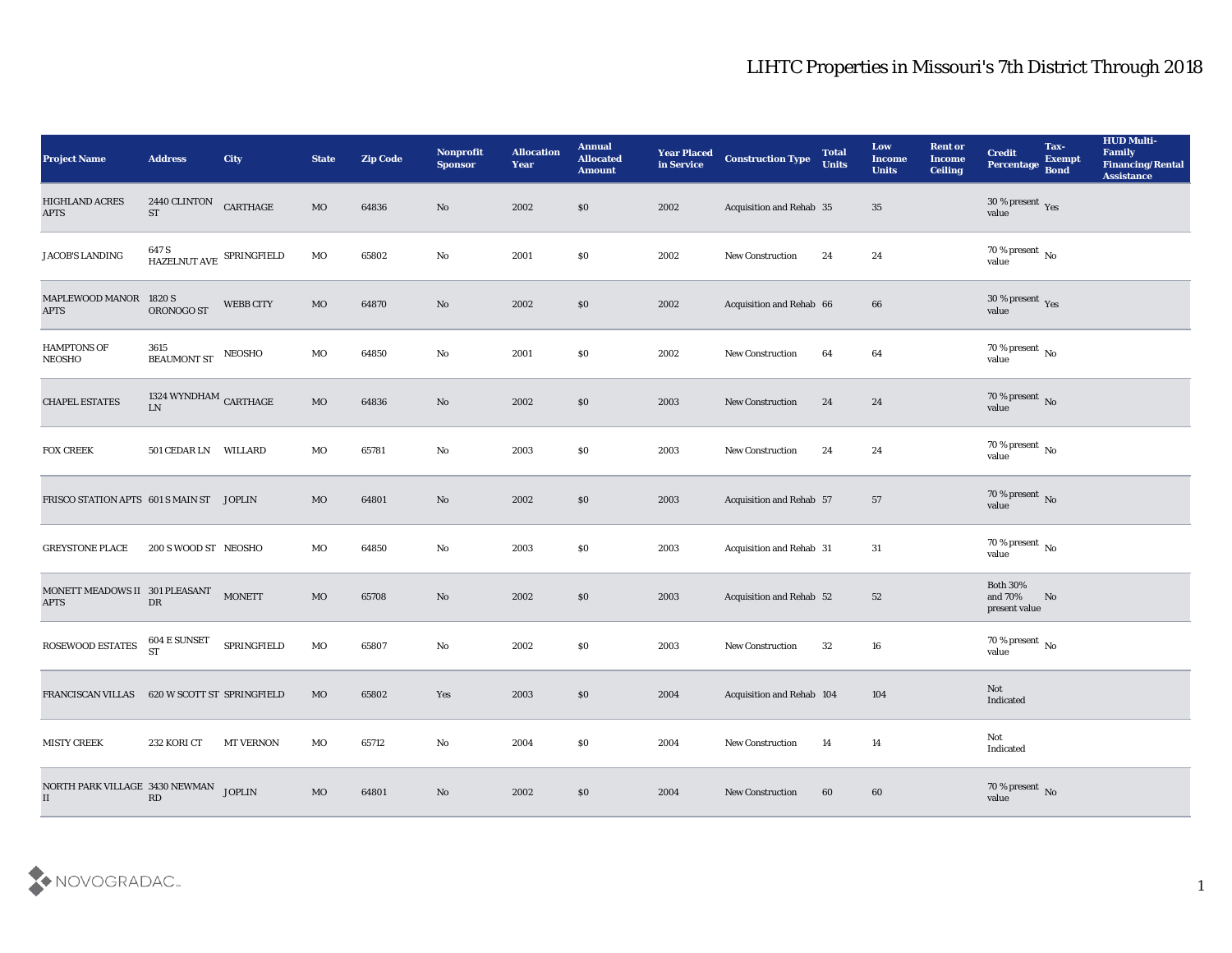| <b>Project Name</b>                        | <b>Address</b>                                | City                          | <b>State</b> | <b>Zip Code</b> | Nonprofit<br><b>Sponsor</b> | <b>Allocation</b><br><b>Year</b> | <b>Annual</b><br><b>Allocated</b><br><b>Amount</b> | <b>Year Placed</b><br>in Service | <b>Construction Type</b> | <b>Total</b><br><b>Units</b> | Low<br><b>Income</b><br><b>Units</b> | <b>Rent or</b><br><b>Income</b><br><b>Ceiling</b> | <b>Credit</b><br>Percentage                 | Tax-<br><b>Exempt</b><br><b>Bond</b> | <b>HUD Multi-</b><br>Family<br><b>Financing/Rental</b><br><b>Assistance</b> |
|--------------------------------------------|-----------------------------------------------|-------------------------------|--------------|-----------------|-----------------------------|----------------------------------|----------------------------------------------------|----------------------------------|--------------------------|------------------------------|--------------------------------------|---------------------------------------------------|---------------------------------------------|--------------------------------------|-----------------------------------------------------------------------------|
| QUAIL RIDGE APTS II                        | 1426 KIMBERLY $\rm CARTHAGE$<br>LN            |                               | MO           | 64836           | No                          | 2003                             | $\$0$                                              | 2004                             | Acquisition and Rehab 48 |                              | 48                                   |                                                   | <b>Both 30%</b><br>and 70%<br>present value | No                                   |                                                                             |
| CLOVERHILL ESTATES CLOVERLEAF              | 3819W<br>TER                                  | <b>BATTLEFIELD</b>            | MO           | 65619           | No                          | 2004                             | \$0                                                | 2005                             | <b>New Construction</b>  | 22                           | 22                                   |                                                   | <b>Not</b><br>Indicated                     |                                      |                                                                             |
| <b>COTTAGE HILL</b>                        | 6 COTTAGE<br>HILL RD                          | KIMBERLING CITY MO            |              | 65686           | No                          | 2004                             | \$250,028                                          | 2005                             | <b>New Construction</b>  | 36                           | 36                                   | 60% AMGI                                          | $70\,\%$ present $\,$ No value              |                                      |                                                                             |
| <b>GETTYSBURG</b><br><b>ADDRESS</b>        | 4528 W BULL<br>RUN BATTLE ST                  | <b>BATTLEFIELD</b>            | MO           | 65619           | No                          | 2004                             | \$0                                                | 2005                             | <b>New Construction</b>  | 24                           | 24                                   |                                                   | Not<br>Indicated                            |                                      |                                                                             |
| PRAIRIE HILLS<br><b>ESTATES</b>            | 307<br><b>SUNFLOWER</b><br>LN                 | CARL JUNCTION MO              |              | 64834           | $\rm\thinspace No$          | 2004                             | $\$0$                                              | 2005                             | <b>New Construction</b>  | 18                           | 18                                   |                                                   | Not<br>Indicated                            |                                      |                                                                             |
| <b>WALNUT APTS</b>                         | 720 E WALNUT SPRINGFIELD<br><b>ST</b>         |                               | <b>MO</b>    | 65806           | No                          | 2004                             | \$427,811                                          | 2005                             | Acquisition and Rehab 31 |                              | 32                                   | 60% AMGI                                          | <b>Both 30%</b><br>and 70%<br>present value | No                                   |                                                                             |
| CARL JUNCTION<br><b>ESTATES</b>            |                                               | 816 NICHOLAS CARL JUNCTION MO |              | 64834           | No                          | 2004                             | \$227,144                                          | 2006                             | <b>New Construction</b>  | 22                           | 22                                   | 60% AMGI                                          | $\frac{70\%}{value}$ No                     |                                      |                                                                             |
| GARDEN VILLAS APTS 2255 S PIKE AVE BOLIVAR |                                               |                               | MO           | 65613           | No                          | 2005                             | \$255,039                                          | 2006                             | <b>New Construction</b>  | 28                           | 28                                   | 60% AMGI                                          | $70\%$ present No<br>value                  |                                      |                                                                             |
| <b>LOST TREE WEST</b>                      | $1500$ LOST TREE $_{\rm BRANSON}$<br>DR       |                               | MO           | 65616           | No                          | 2006                             | \$75,853                                           | 2006                             | <b>New Construction</b>  | 8                            | 8                                    | 60% AMGI                                          | $70\,\%$ present $\,$ No $\,$ value         |                                      |                                                                             |
| <b>MADISON SQUARE</b>                      | $107\,\mathrm{E}$ COMANCHE CT                 | <b>STRAFFORD</b>              | $_{\rm MO}$  | 65757           | No                          | 2005                             | \$218,364                                          | 2006                             | <b>New Construction</b>  | 24                           | 24                                   | 60% AMGI                                          | $70\,\%$ present $\,$ No value              |                                      |                                                                             |
| SPRINGFIELD<br><b>COMMONS</b>              | 722 S<br><b>JEFFERSON</b><br>AVE              | SPRINGFIELD                   | MO           | 65806           | No                          | 2005                             | \$638,707                                          | 2006                             | Acquisition and Rehab 52 |                              | 52                                   | 60% AMGI and 70%                                  | <b>Both 30%</b><br>present value            | No                                   |                                                                             |
| THE VILLAS AT<br><b>COPPER LEAF</b>        | $305$ E $$\rm{PLXA}$$                         |                               | $\rm MO$     | 65714           | $\rm\thinspace No$          | 2005                             | \$343,300                                          | 2006                             | New Construction         | 63                           | $\bf{64}$                            | 60% AMGI                                          | $70\,\%$ present $\,$ No value              |                                      |                                                                             |
| CRAIGMONT PLACE                            | 669 S WABASH<br>$\operatorname{\mathbf{AVE}}$ | SPRINGFIELD                   | $_{\rm MO}$  | 65802           | $\mathbf {No}$              | 2005                             | \$389,468                                          | 2006                             | Acquisition and Rehab 90 |                              | 90                                   | 60% AMGI                                          | Both $30\%$<br>and 70%<br>present value     | No                                   |                                                                             |

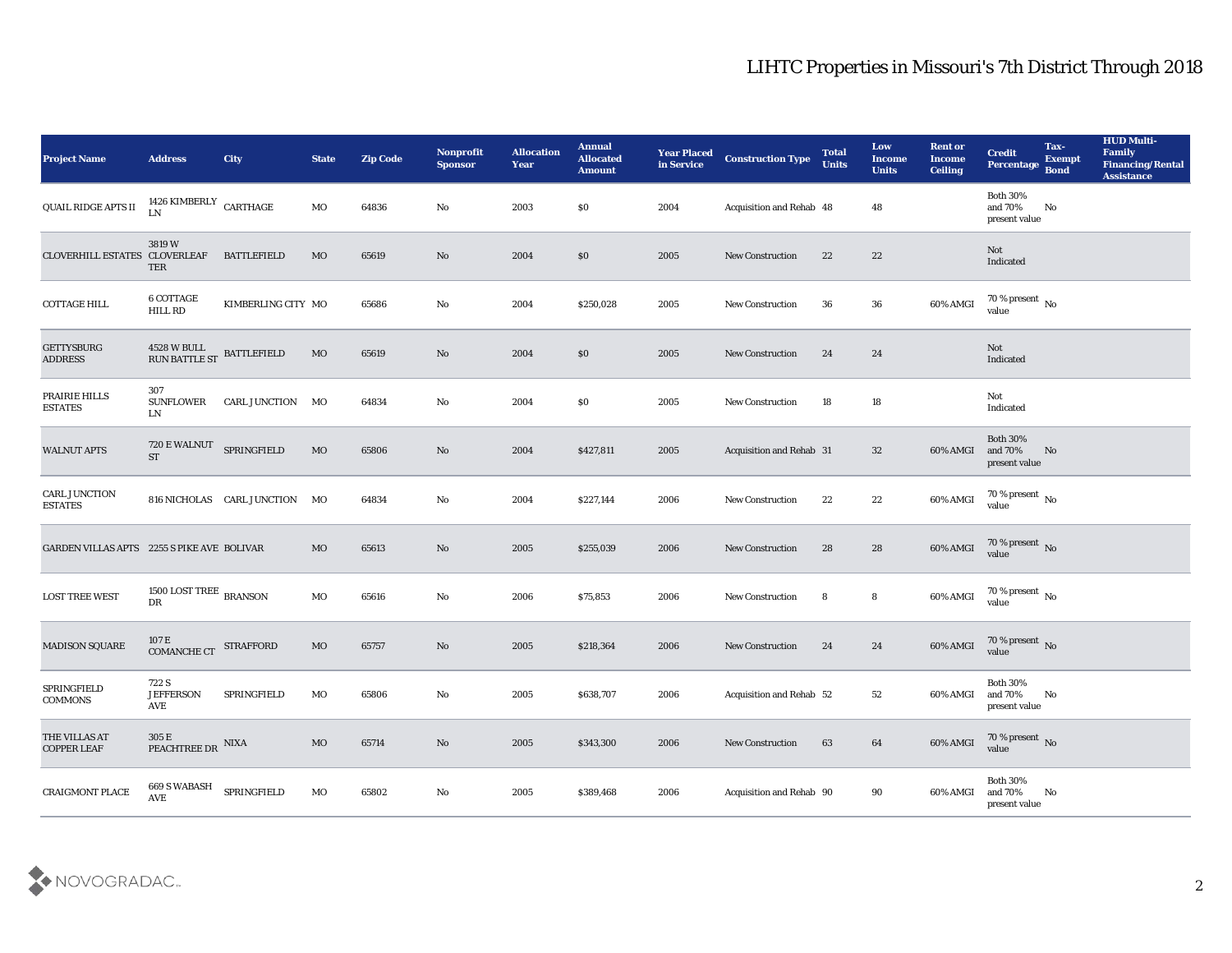| <b>Project Name</b>                        | <b>Address</b>                                             | City                             | <b>State</b> | <b>Zip Code</b> | Nonprofit<br><b>Sponsor</b> | <b>Allocation</b><br><b>Year</b> | <b>Annual</b><br><b>Allocated</b><br><b>Amount</b> | <b>Year Placed</b><br>in Service | <b>Construction Type</b> | <b>Total</b><br><b>Units</b> | Low<br><b>Income</b><br><b>Units</b> | <b>Rent or</b><br>Income<br><b>Ceiling</b> | <b>Credit</b><br>Percentage                 | Tax-<br><b>Exempt</b><br><b>Bond</b> | <b>HUD Multi-</b><br>Family<br><b>Financing/Rental</b><br><b>Assistance</b> |
|--------------------------------------------|------------------------------------------------------------|----------------------------------|--------------|-----------------|-----------------------------|----------------------------------|----------------------------------------------------|----------------------------------|--------------------------|------------------------------|--------------------------------------|--------------------------------------------|---------------------------------------------|--------------------------------------|-----------------------------------------------------------------------------|
| DEER RUN CROSSING 1430 ROBIN LN CARTHAGE   |                                                            |                                  | MO           | 64836           | No                          | 2005                             | \$290,197                                          | 2006                             | <b>New Construction</b>  | 68                           | 68                                   | 60% AMGI                                   | <b>Both 30%</b><br>and 70%<br>present value | No                                   |                                                                             |
| THE DRAKE APTS                             | 406 HOWARD<br><b>ST</b>                                    | $\ensuremath{\mathsf{CARTHAGE}}$ | MO           | 64836           | Yes                         | 2006                             | \$264,017                                          | 2006                             | Acquisition and Rehab 26 |                              | 26                                   | 60% AMGI                                   | $70\,\%$ present $\,$ No value              |                                      |                                                                             |
| STRASBOURG ESTATES                         | 4442 W<br>NORMAL ST                                        | SPRINGFIELD                      | $_{\rm MO}$  | 65802           | No                          | 2007                             | \$168,905                                          | 2007                             | <b>New Construction</b>  | 32                           | 32                                   | 60% AMGI                                   | $30\,\%$ present $\,$ Yes value             |                                      |                                                                             |
| <b>ZAHN APTS</b>                           | 320 S WALL AVE JOPLIN                                      |                                  | MO           | 64801           | Yes                         | 2006                             | \$512,999                                          | 2007                             | Acquisition and Rehab 46 |                              | 46                                   | 60% AMGI                                   | $70\,\%$ present $\,$ No value              |                                      |                                                                             |
| <b>BOONVILLE LOFTS</b>                     | 600 N<br><b>BOONVILLE</b><br>AVE                           | SPRINGFIELD                      | MO           | 65806           | No                          | 2008                             | \$584,066                                          | 2009                             | Acquisition and Rehab 38 |                              | 30                                   | 60% AMGI                                   | <b>Both 30%</b><br>and 70%<br>present value | No                                   |                                                                             |
| <b>CHAPEL ESTATES III</b>                  | 1435 REATA                                                 | <b>CARTHAGE</b>                  | MO           | 64836           | No                          | 2008                             | \$157,220                                          | 2009                             | <b>New Construction</b>  | 14                           | 14                                   | 60% AMGI                                   | <b>Both 30%</b><br>and 70%<br>present value | No                                   |                                                                             |
| <b>NU ELM APTS</b>                         | 440 S NEW AVE SPRINGFIELD                                  |                                  | MO           | 65806           | Yes                         | 2008                             | \$449,058                                          | 2009                             | Acquisition and Rehab 72 |                              | 72                                   | 60% AMGI                                   | $30\,\%$ present $\,$ No value              |                                      |                                                                             |
| <b>SIMON PLACE</b>                         | 2300 MESA DR BOLIVAR                                       |                                  | МO           | 65613           | No                          | 2008                             | \$373,047                                          | 2009                             | <b>New Construction</b>  | 28                           | 28                                   | 60% AMGI                                   | <b>Both 30%</b><br>and 70%<br>present value | No                                   |                                                                             |
| <b>VALLEY RIDGE</b><br><b>RESIDENCES I</b> | 2026 BIRD RD                                               | <b>BRANSON</b>                   | MO           | 65616           | No                          | 2008                             | \$627,695                                          | 2009                             | <b>New Construction</b>  | 68                           | 47                                   | 60% AMGI                                   | <b>Both 30%</b><br>and 70%<br>present value | No                                   |                                                                             |
| WEBB CITY SENIOR<br><b>APTS</b>            | 324 N TOM ST WEBB CITY                                     |                                  | MO           | 64870           | No                          | 2008                             | \$303,224                                          | 2009                             | Acquisition and Rehab 60 |                              | 60                                   | 50% AMGI                                   | <b>Both 30%</b><br>and 70%<br>present value | No                                   |                                                                             |
| <b>BATTLEFIELD TOWER</b>                   | WOODLAND ST SPRINGFIELD                                    |                                  | MO           | 65804           | No                          | 2010                             | \$690,433                                          | 2011                             | Acquisition and Rehab 92 |                              | 92                                   | 60% AMGI and 70%                           | <b>Both 30%</b><br>present value            | No                                   |                                                                             |
| QUALL RIDGE EAST<br>APTS                   | $2546$ S $\,$ INGRAM $\,$ SPRINGFIELD $\,$ MILL ${\rm RD}$ |                                  | $_{\rm MO}$  | 65804           |                             | 1991                             | $\$0$                                              | 1991                             | Acquisition and Rehab 72 |                              | ${\bf 58}$                           |                                            | Not<br>$\operatorname{Indicated}$           | No                                   |                                                                             |
| OAKS                                       | 905 CNTY RD                                                | <b>MONETT</b>                    | MO           | 65708           |                             | 1991                             | $\$0$                                              | 1991                             | <b>New Construction</b>  | 32                           | $32\,$                               |                                            | $\operatorname{\bf Not}$<br>Indicated       | No                                   |                                                                             |

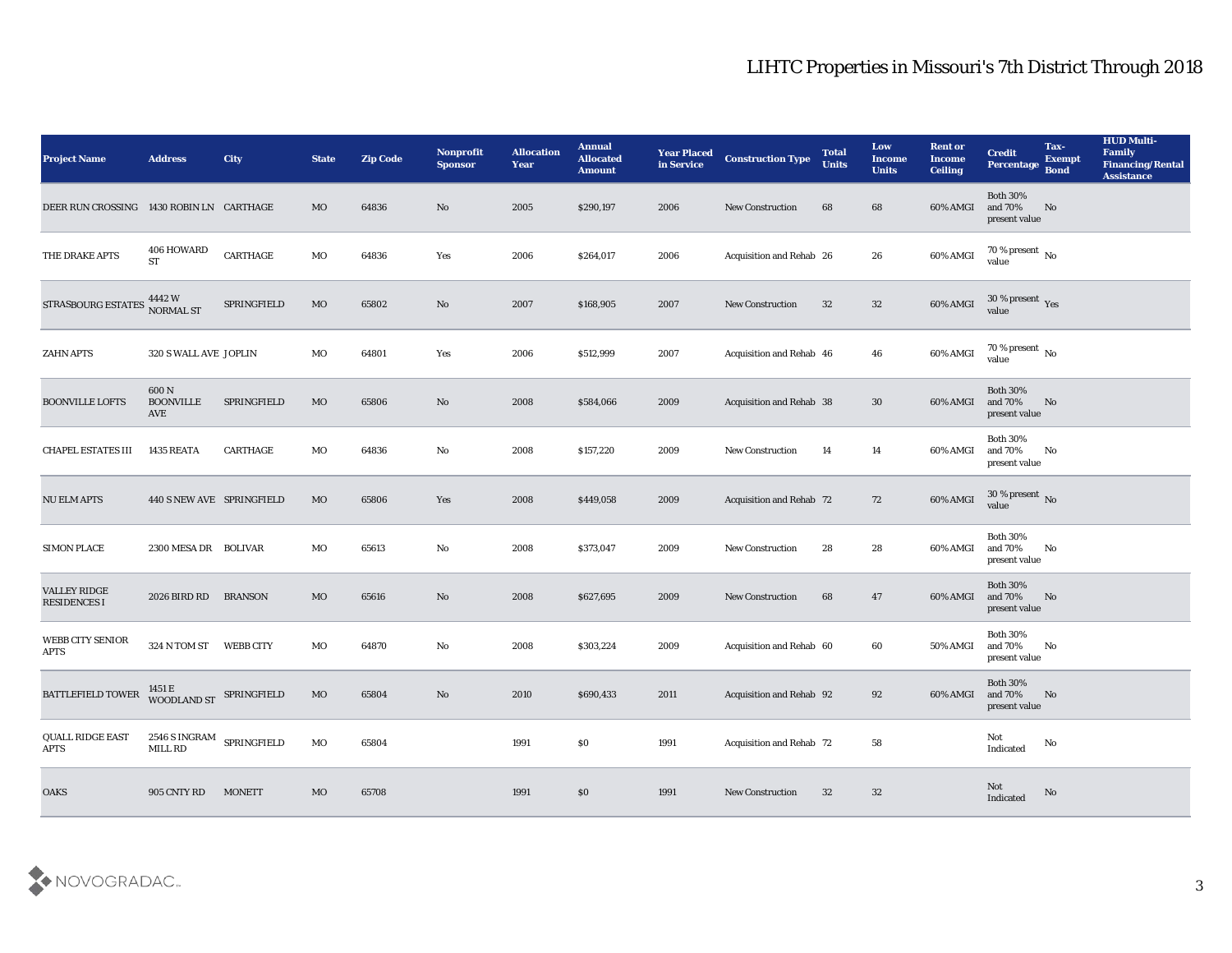| <b>Project Name</b>                   | <b>Address</b>                                            | <b>City</b>        | <b>State</b> | <b>Zip Code</b> | Nonprofit<br><b>Sponsor</b> | <b>Allocation</b><br>Year | <b>Annual</b><br><b>Allocated</b><br><b>Amount</b> | <b>Year Placed<br/>in Service</b> | <b>Construction Type</b> | <b>Total</b><br><b>Units</b> | Low<br><b>Income</b><br><b>Units</b> | <b>Rent or</b><br><b>Income</b><br><b>Ceiling</b> | <b>Credit</b><br>Percentage Bond  | Tax-<br><b>Exempt</b> | <b>HUD Multi-</b><br>Family<br><b>Financing/Rental</b><br><b>Assistance</b> |
|---------------------------------------|-----------------------------------------------------------|--------------------|--------------|-----------------|-----------------------------|---------------------------|----------------------------------------------------|-----------------------------------|--------------------------|------------------------------|--------------------------------------|---------------------------------------------------|-----------------------------------|-----------------------|-----------------------------------------------------------------------------|
| <b>LIBERTY STATION</b><br><b>APTS</b> | 500 MILL ST                                               | SOUTH WEST CITY MO |              | 64863           |                             | 1991                      | \$0                                                | 1992                              | <b>New Construction</b>  | 12                           | 12                                   |                                                   | Not<br>Indicated                  | $\rm No$              |                                                                             |
| NORTH TOWN APTS                       | 1944B E KERR<br><b>ST</b>                                 | SPRINGFIELD        | MO           | 65803           |                             | 1991                      | \$0                                                | 1992                              | <b>New Construction</b>  | 24                           | 24                                   |                                                   | Not<br>Indicated                  | No                    |                                                                             |
| OZARK SENIOR APTS                     | 605 S FOURTH<br><b>ST</b>                                 | <b>OZARK</b>       | MO           | 65721           |                             | 1991                      | \$0                                                | 1992                              | New Construction         | 24                           | 24                                   |                                                   | Not<br>Indicated                  | No                    |                                                                             |
| PARK PLACE II APTS                    | 2940W<br>WALNUT LAWN SPRINGFIELD<br>ST                    |                    | <b>MO</b>    | 65807           |                             | 1992                      | \$0                                                | 1992                              | <b>New Construction</b>  | 96                           | 96                                   |                                                   | Not<br>Indicated                  |                       |                                                                             |
| PRIMROSE CIRCLE<br>APTS II            | 2161 E MACS CT SPRINGFIELD                                |                    | MO           | 65804           |                             | 1991                      | \$0                                                | 1992                              | New Construction         | 24                           | 12                                   |                                                   | Not<br>Indicated                  | No                    |                                                                             |
| PURDY APTS                            | <b>600 E MONROE</b> PURDY<br>$ST$                         |                    | MO           | 65734           |                             | 1991                      | \$0                                                | 1992                              | <b>New Construction</b>  | 16                           | 16                                   |                                                   | Not<br>Indicated                  | No                    |                                                                             |
| <b>SUMMIT</b>                         | 214 CLAY ST                                               | <b>PINEVILLE</b>   | MO           | 64856           |                             | 1991                      | \$0                                                | 1992                              | <b>New Construction</b>  | 12                           | 12                                   |                                                   | Not<br>$\operatorname{Indicated}$ | No                    |                                                                             |
| <b>BURRELL APT</b><br><b>PROJECT</b>  | $904$ S $$\sf{CRINGF}$ $$\sf{SPRINGF}$ LED $$\sf{CRINGF}$ |                    | MO           | 65806           |                             | 1991                      | \$0                                                | 1993                              | <b>New Construction</b>  | 10                           | 10                                   |                                                   | Not<br>Indicated                  | No                    |                                                                             |
| <b>CROWDER APTS</b>                   | RR 6                                                      | <b>NEOSHO</b>      | MO           | 64850           |                             | 1992                      | \$0                                                | 1993                              | Acquisition and Rehab 12 |                              | 12                                   |                                                   | Not<br>Indicated                  |                       |                                                                             |
| DELAWARE ON<br>PRIMROSE APTS          | 1717 E<br>PRIMROSE ST                                     | SPRINGFIELD        | MO           | 65804           |                             | 1992                      | \$0                                                | 1993                              | <b>New Construction</b>  | 160                          | 160                                  |                                                   | Not<br>Indicated                  |                       |                                                                             |
| <b>LINCOLN ESTATES</b>                | 401 W HADLEY<br><b>ST</b>                                 | <b>AURORA</b>      | MO           | 65605           |                             | 1992                      | \$0                                                | 1993                              | <b>New Construction</b>  | 28                           | 28                                   |                                                   | Not<br>Indicated                  |                       |                                                                             |
| <b>MEADOW VIEW APTS</b>               | 3460 E<br>LOMBARD ST                                      | SPRINGFIELD        | MO           | 65809           |                             | 1992                      | $\$0$                                              | 1993                              | New Construction         | 43                           | 43                                   |                                                   | Not<br>Indicated                  |                       |                                                                             |
| <b>SILVER NUGGET</b><br>HOUSING APTS  | 121 WHITE<br>RIVER<br><b>MOUNTAIN</b><br><b>BLVD</b>      | <b>HOLLISTER</b>   | MO           | 65672           |                             | 1993                      | \$0                                                | 1993                              | New Construction         | 120                          | 26                                   |                                                   | Not<br>$\operatorname{Indicated}$ | No                    |                                                                             |

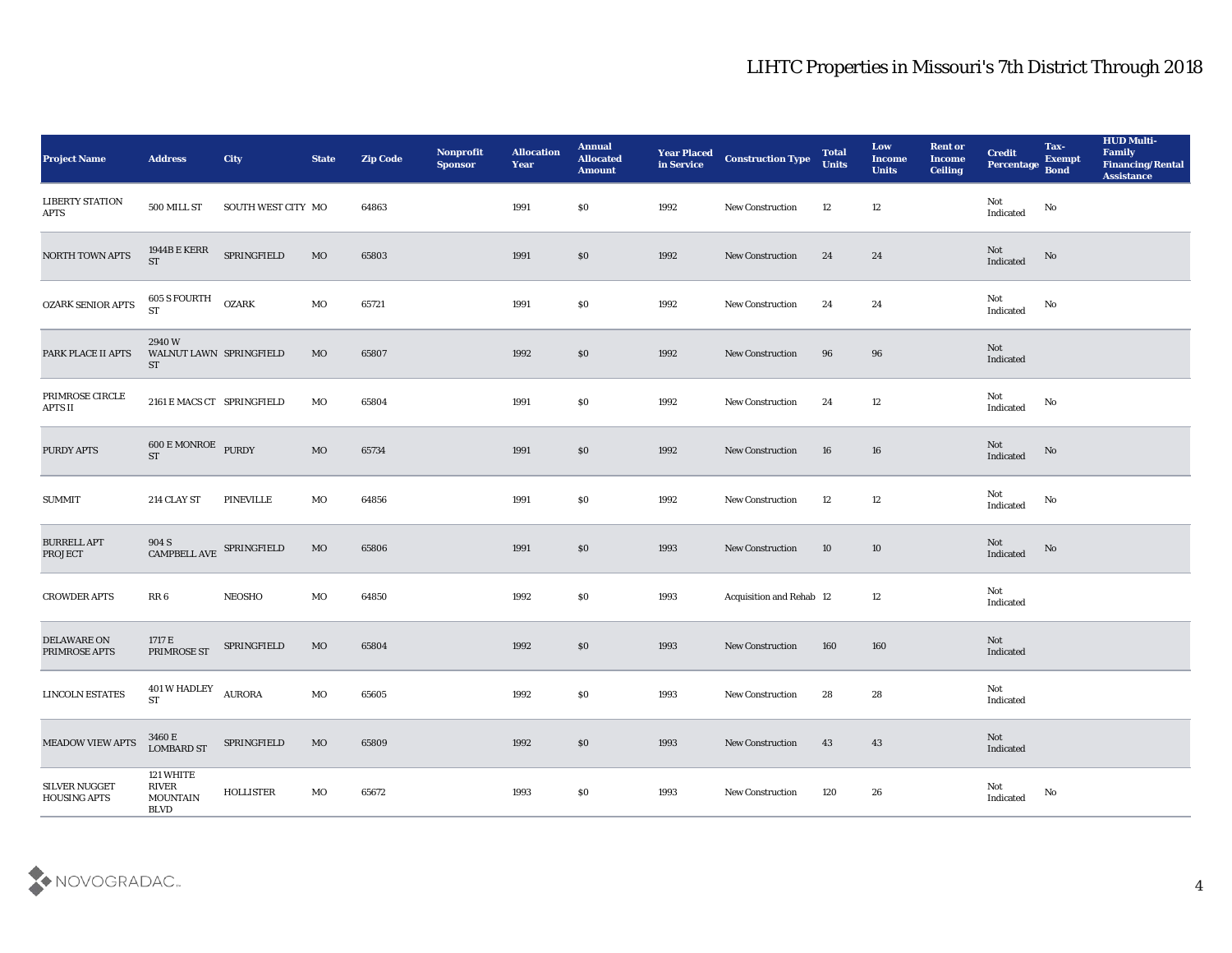| <b>Project Name</b>                                 | <b>Address</b>                                       | City               | <b>State</b> | <b>Zip Code</b> | Nonprofit<br><b>Sponsor</b> | <b>Allocation</b><br><b>Year</b> | <b>Annual</b><br><b>Allocated</b><br><b>Amount</b> | <b>Year Placed</b><br>in Service | <b>Construction Type</b> | <b>Total</b><br><b>Units</b> | Low<br><b>Income</b><br><b>Units</b> | <b>Rent or</b><br><b>Income</b><br><b>Ceiling</b> | <b>Credit</b><br>Percentage Bond   | Tax-<br><b>Exempt</b> | <b>HUD Multi-</b><br>Family<br><b>Financing/Rental</b><br><b>Assistance</b> |
|-----------------------------------------------------|------------------------------------------------------|--------------------|--------------|-----------------|-----------------------------|----------------------------------|----------------------------------------------------|----------------------------------|--------------------------|------------------------------|--------------------------------------|---------------------------------------------------|------------------------------------|-----------------------|-----------------------------------------------------------------------------|
| WHITE RIVER<br><b>MOUNTAIN</b><br><b>APARTMENTS</b> | 121 WHITE<br>RIVER<br><b>MOUNTAIN</b><br><b>BLVD</b> | <b>HOLLISTER</b>   | <b>MO</b>    | 65672-0000      | No                          | 1993                             | \$56,819                                           | 1993                             | <b>New Construction</b>  | 120                          | 26                                   | 60% AMGI                                          | $70\%$ present No<br>value         |                       | No                                                                          |
| ABBEY ORCHARD APTS 202 S TRUMAN<br>$\rm II$         | <b>BLVD</b>                                          | <b>NIXA</b>        | MO           | 65714           |                             | 1994                             | \$0                                                | 1994                             | <b>New Construction</b>  | 56                           | 56                                   |                                                   | Not<br>Indicated                   | No                    |                                                                             |
| <b>ANDERSON APTS II</b>                             | RR 3 BOX 3050 ANDERSON                               |                    | MO           | 64831           |                             | 1994                             | \$0                                                | 1994                             | <b>New Construction</b>  | 24                           | 24                                   |                                                   | Not<br>Indicated                   | No                    |                                                                             |
| BRANSON/CHRISTIAN 202 S TRUMAN<br>$\rm{CO}$         | <b>BLVD</b>                                          | <b>NIXA</b>        | MO           | 65714           |                             | 1993                             | \$0                                                | 1994                             | <b>New Construction</b>  | 48                           | 48                                   |                                                   | Not<br>Indicated                   | No                    |                                                                             |
| <b>ENGLISH VILLAGE-</b><br>PHASE II                 | <b>220 S OAK</b><br><b>GROVE AVE</b>                 | SPRINGFIELD        | MO           | 65802           |                             | 1993                             | \$0                                                | 1994                             | <b>New Construction</b>  | 48                           | 48                                   |                                                   | Not<br>Indicated                   | No                    |                                                                             |
| <b>GRANDVIEW VILLAGE</b><br>$\rm APTS$              | 3035 N<br><b>KENTWOOD</b><br>AVE                     | SPRINGFIELD        | MO           | 65803           |                             | 1993                             | \$0                                                | 1994                             | <b>New Construction</b>  | 92                           | 92                                   |                                                   | Not<br>Indicated                   | No                    |                                                                             |
| HUNTER'S GLEN APTS 1710 W ERIE ST SPRINGFIELD       |                                                      |                    | <b>MO</b>    | 65807           |                             | 1993                             | $\$0$                                              | 1994                             | <b>New Construction</b>  | 168                          | 168                                  |                                                   | Not<br>Indicated                   | No                    |                                                                             |
| MARIONVILLE SENIOR 509 S<br>CHESTNUT                |                                                      | <b>MARIONVILLE</b> | MO           | 65705           |                             | 1993                             | \$0                                                | 1994                             | <b>New Construction</b>  | 200                          | 20                                   |                                                   | Not<br>Indicated                   | No                    |                                                                             |
| SPRINGFIELD INTER-DIMEADOWBROO SPRINGFIELD          | 2810 S<br>K AVE                                      |                    | <b>MO</b>    | 65807           |                             | 1992                             | $\$0$                                              | 1994                             | <b>New Construction</b>  | 10                           | 10                                   |                                                   | Not<br>Indicated                   |                       |                                                                             |
| CHESTERFIELD VILLAG CHESTERFIELD SPRINGFIELD        | 2310W<br><b>BLVD</b>                                 |                    | MO           | 65807           | No                          | 1993                             | $\$0$                                              | 1995                             | <b>New Construction</b>  | 92                           | 92                                   |                                                   | 70 % present $\,$ No $\,$<br>value |                       |                                                                             |
| <b>LOST TREE PHASE I</b>                            | 150 LOST TREE<br>${\rm D}{\rm R}$                    | <b>BRANSON</b>     | MO           | 65616           | No                          | 1994                             | \$0                                                | 1995                             | <b>New Construction</b>  | 88                           | 88                                   |                                                   | 70 % present No<br>value           |                       |                                                                             |
| <b>OXFORD PARK APTS</b>                             | 2630 E 34TH ST JOPLIN                                |                    | $_{\rm MO}$  | 64804           | $\mathbf {No}$              | 1994                             | $\$0$                                              | 1995                             | New Construction         | 18                           | ${\bf 18}$                           |                                                   | $70\,\%$ present $\,$ No value     |                       |                                                                             |
| <b>CHAPARREL APTS</b>                               | $865$ S DOUGLAS $$\tt SPRINGFIED$                    |                    | $_{\rm MO}$  | 65806           | ${\bf No}$                  | 1995                             | $\$0$                                              | 1996                             | Acquisition and Rehab 36 |                              | 36                                   |                                                   | $70\,\%$ present $\,$ No value     |                       |                                                                             |

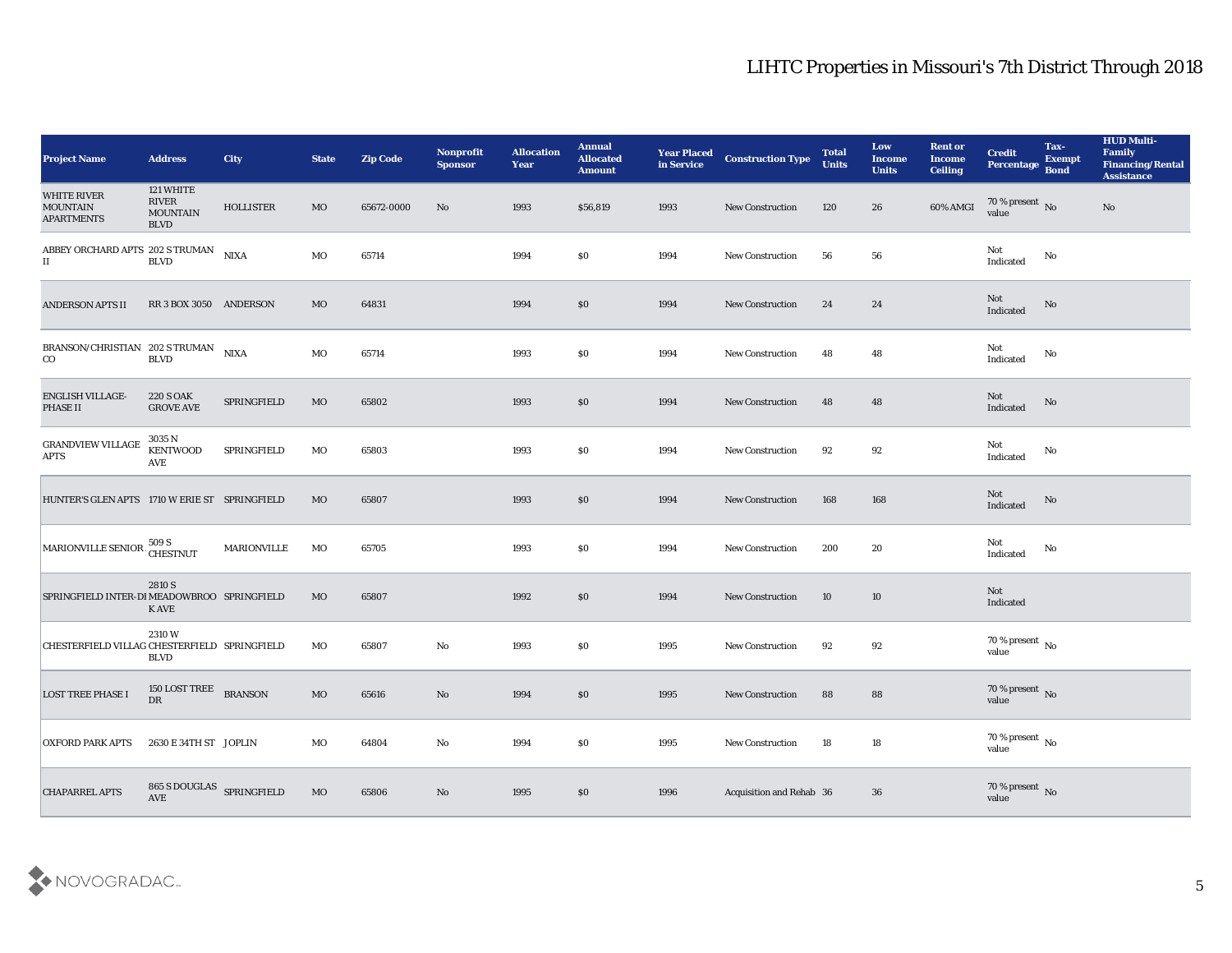| <b>Project Name</b>                                  | <b>Address</b>                      | City            | <b>State</b> | <b>Zip Code</b> | Nonprofit<br><b>Sponsor</b> | <b>Allocation</b><br><b>Year</b> | <b>Annual</b><br><b>Allocated</b><br><b>Amount</b> | <b>Year Placed</b><br>in Service | <b>Construction Type</b> | <b>Total</b><br><b>Units</b> | Low<br><b>Income</b><br><b>Units</b> | <b>Rent or</b><br><b>Income</b><br><b>Ceiling</b> | <b>Credit</b><br>Percentage         | Tax-<br><b>Exempt</b><br><b>Bond</b> | <b>HUD Multi-</b><br>Family<br><b>Financing/Rental</b><br><b>Assistance</b> |
|------------------------------------------------------|-------------------------------------|-----------------|--------------|-----------------|-----------------------------|----------------------------------|----------------------------------------------------|----------------------------------|--------------------------|------------------------------|--------------------------------------|---------------------------------------------------|-------------------------------------|--------------------------------------|-----------------------------------------------------------------------------|
| MOUNTAIN<br><b>BOULEVARD APTS</b><br><b>PHASE II</b> | 2041W<br><b>BINGHAM ST</b>          | <b>OZARK</b>    | MO           | 65721           | No                          | 1994                             | \$0                                                | 1996                             | New Construction         | 56                           | 56                                   |                                                   | 70 % present $\,$ No $\,$<br>value  |                                      |                                                                             |
| <b>MOUNTAIN</b><br><b>BOULEVARD APTS</b><br>PHASE II | 2021W<br><b>BINGHAM ST</b>          | <b>OZARK</b>    | MO           | 65721           | No                          | 1994                             | $\$0$                                              | 1996                             | New Construction         | 40                           | 40                                   |                                                   | $70\,\%$ present $\,$ No $\,$ value |                                      |                                                                             |
| MOUNTAIN<br><b>BOULEVARD APTS</b><br><b>PHASE II</b> | 2040W<br><b>BINGHAM ST</b>          | <b>OZARK</b>    | MO           | 65721           | $\rm\thinspace No$          | 1995                             | \$0                                                | 1996                             | <b>New Construction</b>  | 48                           | 20                                   |                                                   | $70\,\%$ present $\,$ No value      |                                      |                                                                             |
| NEOSHO MEADOWS                                       | $2980$ LARAMIE NEOSHO<br>LN         |                 | MO           | 64850           | No                          | 1995                             | \$0                                                | 1996                             | New Construction         | 36                           | 36                                   |                                                   | $70\,\%$ present $\,$ No value      |                                      |                                                                             |
| NORTH PARK VILLAGE $^{3508}_{RD}$ NEWMAN JOPLIN      |                                     |                 | $_{\rm MO}$  | 64801           | $\mathbf{N}\mathbf{o}$      | 1994                             | \$0                                                | 1996                             | New Construction         | 120                          | 120                                  |                                                   | $70\,\%$ present $\,$ No value      |                                      |                                                                             |
| PURDY SENIOR II                                      | 201 BUSINESS<br><b>HWY 37</b>       | PURDY           | MO           | 65734           | No                          | 1995                             | $\$0$                                              | 1996                             | <b>New Construction</b>  | 20                           | 20                                   |                                                   | $70\,\%$ present $\,$ No value      |                                      |                                                                             |
| <b>PURDY SENIORS I</b>                               | 201 BUSINESS<br><b>HWY 37</b>       | PURDY           | MO           | 65734           | $\mathbf{N}\mathbf{o}$      | 1995                             | \$0                                                | 1996                             | Acquisition and Rehab 20 |                              | 20                                   |                                                   | $70\,\%$ present $\,$ No value      |                                      |                                                                             |
| <b>VICTORIAN PLACE</b><br><b>APTS</b>                | <b>410 W FIR RD</b>                 | CARTHAGE        | MO           | 64836           | No                          | 1995                             | \$0                                                | 1996                             | New Construction         | 112                          | 112                                  |                                                   | $70\,\%$ present $${\rm No}$$ value |                                      |                                                                             |
| <b>AHAB RENTAL UNITS</b><br><b>PHASE II</b>          | 1528 N LYON<br><b>AVE</b>           | SPRINGFIELD     | MO           | 65803           | Yes                         | 1995                             | \$0                                                | 1997                             | Acquisition and Rehab 17 |                              | 17                                   |                                                   | $70\,\%$ present $\,$ No value      |                                      |                                                                             |
| <b>LOST TREE PHASE II</b>                            | 150 LOST TREE<br>${\rm D}{\rm R}$   | <b>BRANSON</b>  | MO           | 65616           | No                          | 1996                             | \$0                                                | 1997                             | <b>New Construction</b>  | 44                           | 44                                   |                                                   | $70\,\%$ present $\,$ No value      |                                      |                                                                             |
| MORITZ PLACE PHASE I 1735 HAZEL AVE CARTHAGE         |                                     |                 | MO           | 64836           | No                          | 1995                             | \$0                                                | 1997                             | <b>New Construction</b>  | 52                           | 52                                   |                                                   | $70\,\%$ present $\,$ No value      |                                      |                                                                             |
| <b>FOREST PARK</b>                                   | <b>840 S RED</b><br><b>MAPLE CT</b> | $\mathbf{NIXA}$ | $_{\rm MO}$  | 65714           | $\mathbf{Yes}$              | 1997                             | $$80$                                              | 1998                             | New Construction         | $\mathbf{2}$                 | $\mathbf{2}$                         |                                                   | Not<br>Indicated                    | $\rm \bf No$                         |                                                                             |
| <b>JOPLIN SENIORS</b>                                | <b>1501 REX AVE</b>                 | <b>JOPLIN</b>   | $_{\rm MO}$  | 64801           | $\mathbf {No}$              | 1997                             | \$0                                                | 1998                             | New Construction         | 56                           | 56                                   |                                                   | Not<br>Indicated                    | $\rm\thinspace No$                   |                                                                             |

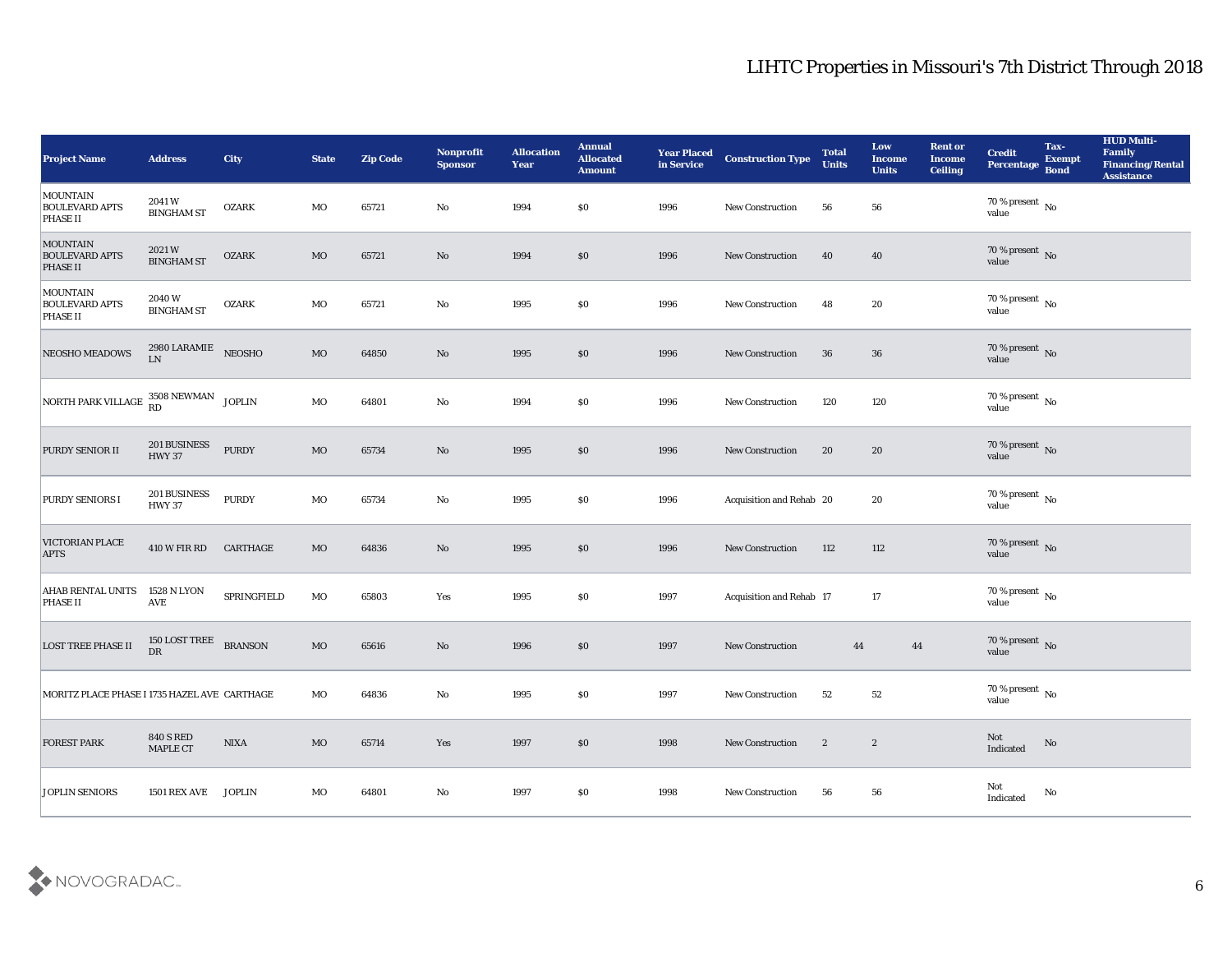| <b>Project Name</b>                             | <b>Address</b>                      | <b>City</b>               | <b>State</b> | <b>Zip Code</b> | Nonprofit<br><b>Sponsor</b> | <b>Allocation</b><br><b>Year</b> | <b>Annual</b><br><b>Allocated</b><br><b>Amount</b> | <b>Year Placed</b><br>in Service | <b>Construction Type</b> | <b>Total</b><br><b>Units</b> | Low<br><b>Income</b><br><b>Units</b> | <b>Rent or</b><br><b>Income</b><br><b>Ceiling</b> | <b>Credit</b><br>Percentage                  | Tax-<br><b>Exempt</b><br><b>Bond</b> | <b>HUD Multi-</b><br>Family<br><b>Financing/Rental</b><br><b>Assistance</b> |
|-------------------------------------------------|-------------------------------------|---------------------------|--------------|-----------------|-----------------------------|----------------------------------|----------------------------------------------------|----------------------------------|--------------------------|------------------------------|--------------------------------------|---------------------------------------------------|----------------------------------------------|--------------------------------------|-----------------------------------------------------------------------------|
| <b>LOMBARD HEIGHTS</b><br><b>APTS</b>           | 3501 E<br><b>LOMBARD ST</b>         | SPRINGFIELD               | MO           | 65809           | No                          | 1997                             | $\$0$                                              | 1998                             | <b>New Construction</b>  | 24                           | 24                                   |                                                   | Not<br>Indicated                             | Yes                                  |                                                                             |
| <b>MONETT MEADOWS</b>                           | 1004 OLD<br>AIRPORT RD              | <b>MONETT</b>             | MO           | 65708           | No                          | 1997                             | $\$0$                                              | 1998                             | <b>New Construction</b>  | 48                           | 48                                   |                                                   | Not<br>Indicated                             | No                                   |                                                                             |
| <b>VILLAS AT FOREST</b><br>PARK                 | <b>840 S RED</b><br><b>MAPLE CT</b> | <b>NIXA</b>               | MO           | 65714           | No                          | 1997                             | \$0\$                                              | 1998                             | <b>New Construction</b>  | 40                           | 40                                   |                                                   | 30 % present $\overline{\text{No}}$<br>value |                                      |                                                                             |
| <b>WHEATON APTS</b>                             | 300 HILL ST                         | <b>WHEATON</b>            | MO           | 64874           | No                          | 1996                             | \$0\$                                              | 1998                             | <b>New Construction</b>  | 16                           | 16                                   |                                                   | Not<br>$\operatorname{Indicated}$            | No                                   |                                                                             |
| AURORA FAMILY APTS                              | 1108 E<br>HIGHLAND ST               | <b>AURORA</b>             | $_{\rm MO}$  | 65605           | No                          | 1998                             | \$0\$                                              | 1999                             | <b>New Construction</b>  | 36                           | 36                                   |                                                   | <b>Not</b><br>Indicated                      | No                                   |                                                                             |
| <b>COBBLESTONE</b><br><b>VILLAGE</b>            | MILL RD                             | 2865 S INGRAM SPRINGFIELD | MO           | 65804           | No                          | 1997                             | \$0\$                                              | 1999                             | <b>New Construction</b>  | 144                          | 72                                   |                                                   | Not<br>Indicated                             | No                                   |                                                                             |
| <b>DUENWEG APTS II</b>                          | 312 HARDY ST DUENWEG                |                           | MO           |                 | No                          | 1997                             | $\$0$                                              | 1999                             | <b>New Construction</b>  | 24                           | 24                                   |                                                   | Not<br>Indicated                             | No                                   |                                                                             |
| <b>NEOSHO VILLAS</b>                            | 3854 CROWDER NEOSHO<br>DR           |                           | MO           | 64850           | No                          | 1998                             | \$0\$                                              | 1999                             | Acquisition and Rehab 64 |                              | 64                                   |                                                   | Not<br>Indicated                             | No                                   |                                                                             |
| <b>WEBB CITY APTS</b>                           | 1604 S ELLIS ST WEBB CITY           |                           | MO           | 64870           | No                          | 1998                             | $\$0$                                              | 1999                             | <b>New Construction</b>  | 56                           | 56                                   |                                                   | Not<br>Indicated                             | No                                   |                                                                             |
| <b>DUENWEG APTS</b><br><b>II/WOLFE RUN APTS</b> | 312 HARDY ST DUENWEG                |                           | MO           | 64841-0000      | No                          | 1997                             | \$102,483                                          | 1999                             | <b>New Construction</b>  | 24                           | 24                                   | 60% AMGI                                          | <b>Both 30%</b><br>and 70%<br>present value  | No                                   | No                                                                          |
| <b>BOLIVAR PLAZA APTS</b><br>(BOLIVAR)          | 411 MAPLE ST BOLIVAR                |                           | MO           | 65613           | No                          | 1999                             | $\$0$                                              | 2000                             | <b>New Construction</b>  | 32                           | 32                                   |                                                   | $70\,\%$ present $\,$ No value               |                                      |                                                                             |
| <b>JOPLIN APTS</b>                              | 1631 REX AVE JOPLIN                 |                           | $_{\rm MO}$  | 64801           | ${\bf No}$                  | 1999                             | \$0                                                | 2000                             | New Construction         | 36                           | 36                                   |                                                   | 70 % present $\,$ No $\,$<br>value           |                                      |                                                                             |
| <b>LOGAN'S RUN II</b>                           | 1630 LOGAN DR WEBB CITY             |                           | MO           | 64870-3057      | No                          | 1999                             | \$83,095                                           | 2000                             | New Construction         | 12                           | 12                                   | 60% AMGI                                          | <b>Both 30%</b><br>and 70%<br>present value  | No                                   | No                                                                          |

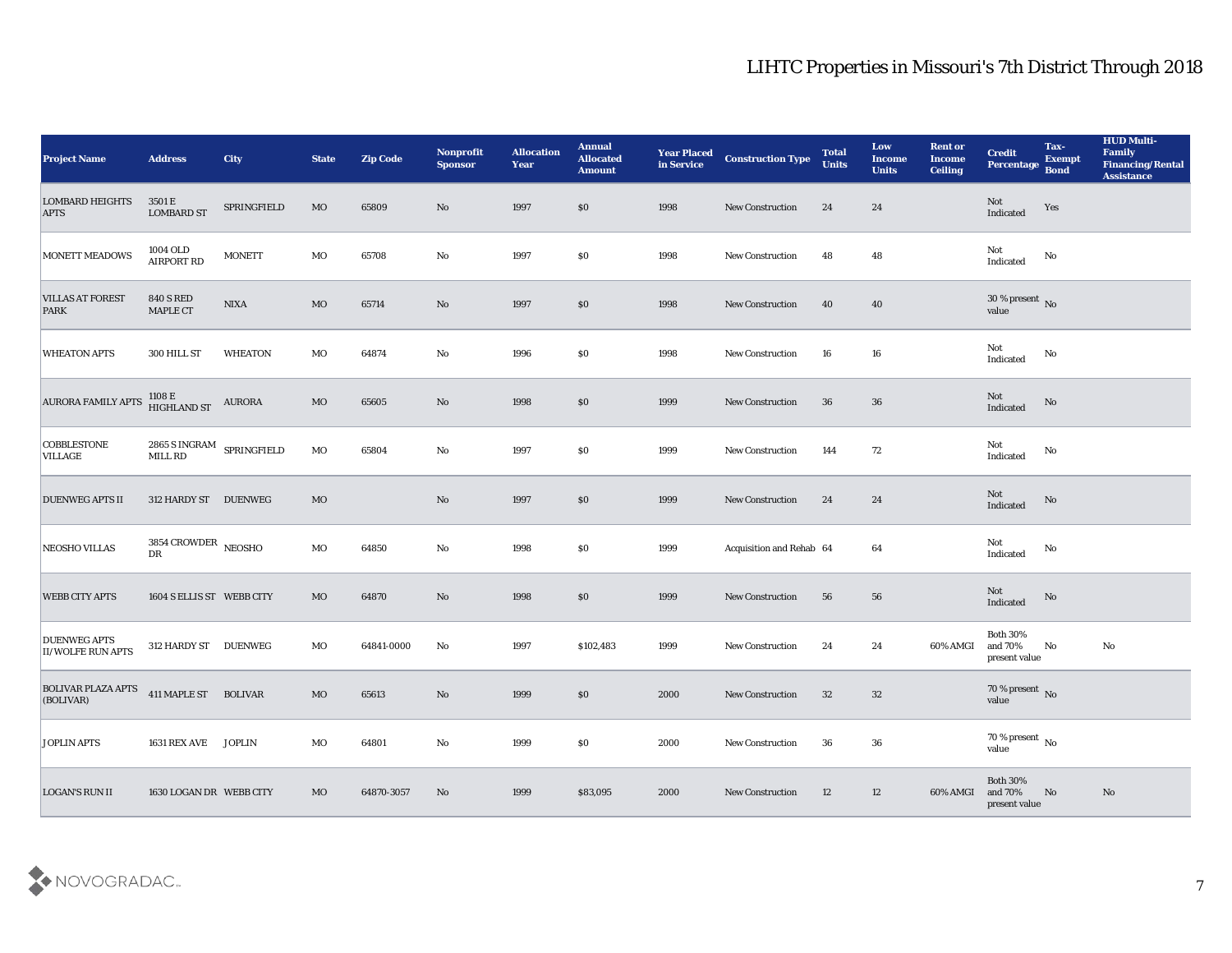| <b>Project Name</b>                               | <b>Address</b>                              | <b>City</b>    | <b>State</b> | <b>Zip Code</b> | Nonprofit<br><b>Sponsor</b> | <b>Allocation</b><br><b>Year</b> | <b>Annual</b><br><b>Allocated</b><br><b>Amount</b> | <b>Year Placed</b><br>in Service | <b>Construction Type</b>  | <b>Total</b><br><b>Units</b> | Low<br><b>Income</b><br><b>Units</b> | <b>Rent or</b><br><b>Income</b><br><b>Ceiling</b> | <b>Credit</b><br><b>Percentage</b> | Tax-<br><b>Exempt</b><br><b>Bond</b> | <b>HUD Multi-</b><br>Family<br><b>Financing/Rental</b><br><b>Assistance</b> |
|---------------------------------------------------|---------------------------------------------|----------------|--------------|-----------------|-----------------------------|----------------------------------|----------------------------------------------------|----------------------------------|---------------------------|------------------------------|--------------------------------------|---------------------------------------------------|------------------------------------|--------------------------------------|-----------------------------------------------------------------------------|
| <b>LOST TREE PHASE III</b>                        | 150 LOST TREE<br>DR                         | <b>BRANSON</b> | MO           | 65616           | Yes                         | 1999                             | \$0                                                | 2000                             | New Construction          | 24                           | 24                                   |                                                   | 70 % present No<br>value           |                                      |                                                                             |
| <b>SOUTHTOWN</b>                                  | 1860 S<br>HARTFORD AVE BOLIVAR              |                | MO           | 65613           | No                          | 1999                             | \$0                                                | 2000                             | New Construction          | 12                           | 12                                   |                                                   | $70\,\%$ present $\,$ No value     |                                      |                                                                             |
| <b>SOUTHWIND APTS</b>                             | 703 GIBBS AVE MT VERNON                     |                | MO           | 65712           | Yes                         | 1999                             | \$0                                                | 2000                             | New Construction          | 16                           | 16                                   |                                                   | $70\,\%$ present $\,$ No value     |                                      |                                                                             |
| <b>SPRING HILL APTS</b>                           | 1605 E HINES ST REPUBLIC                    |                | MO           | 65738           | No                          | 1999                             | \$0                                                | 2000                             | New Construction          | 36                           | 36                                   |                                                   | $70\,\%$ present $\,$ No value     |                                      |                                                                             |
| <b>PARK APTS</b>                                  | 1703 CAMPBELL $_{\rm\,JOPLIN}$              |                | $_{\rm MO}$  | 64801           | $\rm\thinspace No$          | 1999                             | \$0                                                | 2000                             | Acquisition and Rehab 192 |                              | 167                                  |                                                   | $30\,\%$ present $\,$ Yes value    |                                      |                                                                             |
| VALLEYVIEW ESTATES 117 ESTATE LN BRANSON WEST     |                                             |                | MO           | 65737           | Yes                         | 1999                             | \$0                                                | 2000                             | <b>New Construction</b>   | 32                           | 32                                   |                                                   | $70\,\%$ present $\,$ No value     |                                      |                                                                             |
| BOLIVAR FIELDS APTS 1855 S LILLIAN                |                                             | <b>BOLIVAR</b> | MO           | 65613           | No                          | 1999                             | \$0                                                | 2001                             | New Construction          | 20                           | 20                                   |                                                   | $30\,\%$ present $\,$ No value     |                                      |                                                                             |
| <b>CASSVILLE HEIGHTS</b><br><b>ESTATES APTS</b>   | 100 CASSVILLE<br><b>HTS</b>                 | CASSVILLE      | $_{\rm MO}$  | 65625           | No                          | 2000                             | \$0                                                | 2001                             | New Construction          | 32                           | 32                                   |                                                   | 70 % present $\,$ No $\,$<br>value |                                      |                                                                             |
| <b>CENTURY PLACE</b>                              | $435$ N DOUGLAS $\;$ REPUBLIC<br>DR         |                | MO           | 65738           | $\rm\thinspace No$          | 2000                             | \$0                                                | 2001                             | New Construction          | 12                           | 12                                   |                                                   | $70\,\%$ present $\,$ No value     |                                      |                                                                             |
| <b>COUNTRY CLUB</b><br><b>VILLAGE I</b>           | 1950BE<br><b>CINDERELLA</b><br>RD           | SPRINGFIELD    | $_{\rm MO}$  | 65804           | Yes                         | 2001                             | \$0                                                | 2001                             | Acquisition and Rehab 70  |                              | 70                                   |                                                   | $30\,\%$ present $\,$ Yes value    |                                      |                                                                             |
| <b>DEERFIELD VILLAGE</b><br><b>APTS</b>           | $615\to\mathrm{AIRPORT}$<br>DR              | CARTHAGE       | MO           | 64836           | Yes                         | 2001                             | \$0                                                | 2001                             | Acquisition and Rehab 60  |                              | 60                                   |                                                   | 30 % present $_{\rm Yes}$<br>value |                                      |                                                                             |
| <b>GLENWOOD MANOR</b>                             | $2540\,\mathrm{N}$ DELAWARE AVE SPRINGFIELD |                | $\rm MO$     | 65803           | Yes                         | 2001                             | $\$0$                                              | 2001                             | Acquisition and Rehab 119 |                              | 119                                  |                                                   | $30\,\%$ present $\,$ Yes value    |                                      |                                                                             |
| HIGHLAND MEADOWS $^{520}_{DR}$ E AIRPORT CARTHAGE |                                             |                | $\rm MO$     | 64836           | Yes                         | 2001                             | $\$0$                                              | 2001                             | Acquisition and Rehab 44  |                              | 41                                   |                                                   | $30\,\%$ present $\,$ Yes value    |                                      |                                                                             |

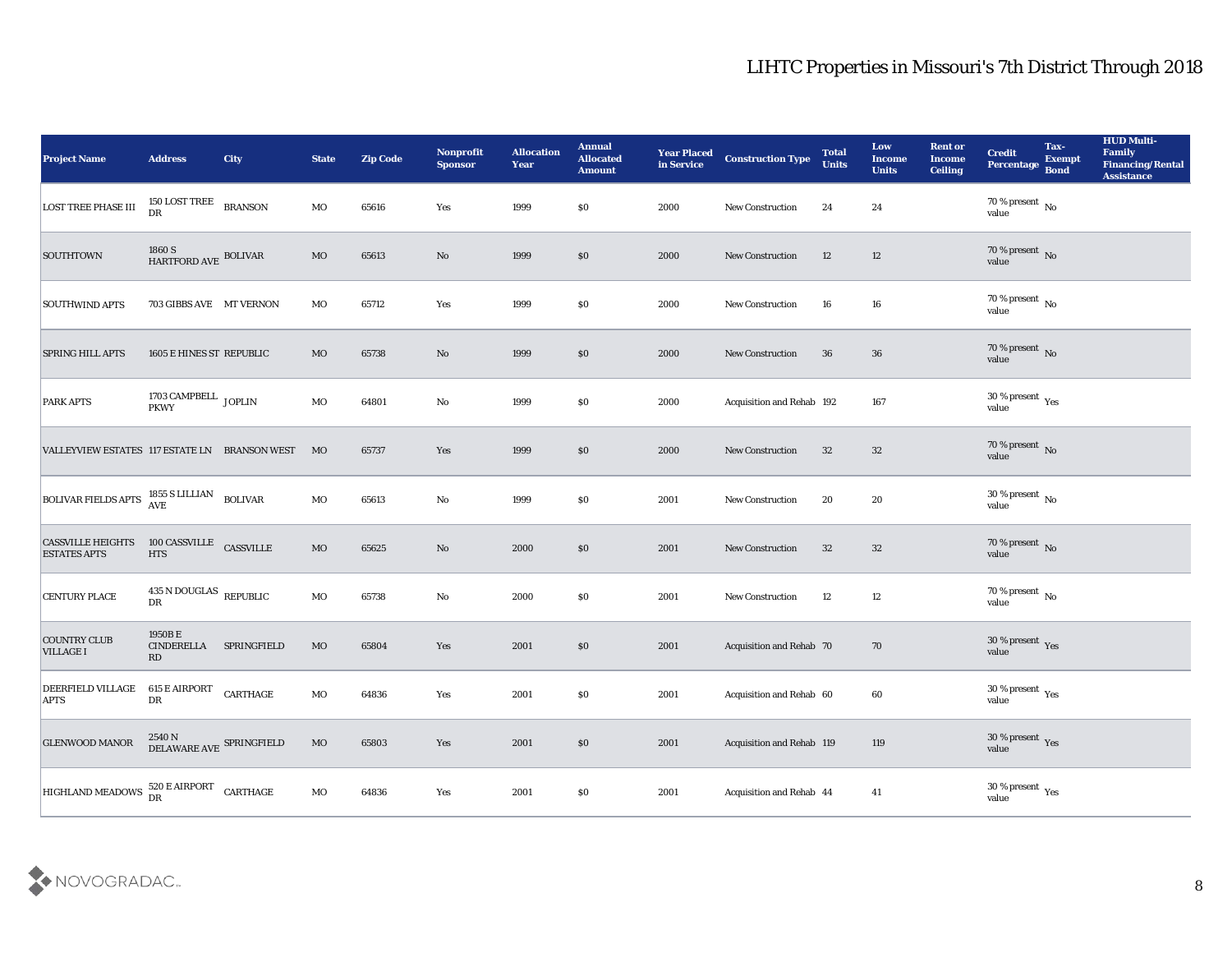| <b>Project Name</b>                                                                                            | <b>Address</b>                                                           | City            | <b>State</b> | <b>Zip Code</b> | Nonprofit<br><b>Sponsor</b> | <b>Allocation</b><br><b>Year</b>            | <b>Annual</b><br><b>Allocated</b><br><b>Amount</b> | <b>Year Placed</b><br>in Service | <b>Construction Type</b> | <b>Total</b><br><b>Units</b> | Low<br><b>Income</b><br><b>Units</b> | <b>Rent or</b><br><b>Income</b><br><b>Ceiling</b> | <b>Credit</b><br>Percentage     | Tax-<br><b>Exempt</b><br><b>Bond</b> | <b>HUD Multi-</b><br>Family<br><b>Financing/Rental</b><br><b>Assistance</b> |
|----------------------------------------------------------------------------------------------------------------|--------------------------------------------------------------------------|-----------------|--------------|-----------------|-----------------------------|---------------------------------------------|----------------------------------------------------|----------------------------------|--------------------------|------------------------------|--------------------------------------|---------------------------------------------------|---------------------------------|--------------------------------------|-----------------------------------------------------------------------------|
| <b>LOGAN'S RUN III</b>                                                                                         | 1602 LUCAS DR WEBB CITY                                                  |                 | MO           | 64870           | No                          | 2000                                        | $\$0$                                              | 2001                             | <b>New Construction</b>  | 24                           | 24                                   |                                                   | $70\,\%$ present $\,$ No value  |                                      |                                                                             |
| <b>NOEL APTS III</b>                                                                                           | RR1BOX 249A NOEL                                                         |                 | MO           | 64854           | No                          | 1999                                        | $\$0$                                              | 2001                             | New Construction         | 16                           | 16                                   |                                                   | $30\,\%$ present $\,$ No value  |                                      |                                                                             |
| <b>PHELPS</b>                                                                                                  | 2526 CLINTON<br><b>ST</b>                                                | CARTHAGE        | $_{\rm MO}$  | 64836           | No                          | 2000                                        | \$0                                                | 2001                             | <b>New Construction</b>  | 14                           | 14                                   |                                                   | $70\,\%$ present $\,$ No value  |                                      |                                                                             |
| PIERCE CITY SENIORS 101 N ELM ST                                                                               |                                                                          | PIERCE CITY     | MO           | 65723           | No                          | 2000                                        | \$0                                                | 2001                             | Acquisition and Rehab 24 |                              | 24                                   |                                                   | $30\,\%$ present $\,$ No value  |                                      |                                                                             |
| <b>CEDARWOOD</b><br><b>TERRACE APTS</b>                                                                        | 1440 E<br>MAGNOLIA LN                                                    | SPRINGFIELD     | $_{\rm MO}$  | 65803           | No                          | 2001                                        | $\$0$                                              | 2002                             | <b>New Construction</b>  | 48                           | 48                                   |                                                   | $70\,\%$ present $\,$ No value  |                                      |                                                                             |
| <b>COUNTRY CLUB</b><br><b>VILLAGE II APTS</b>                                                                  | 1907 E BENNETT $_{\mbox{\scriptsize SPRINGFIELD}}$<br>${\cal S}{\cal T}$ |                 | MO           | 65804           | $\rm\thinspace No$          | 2003                                        | \$0                                                | 2002                             | Acquisition and Rehab 28 |                              | 28                                   |                                                   | $30\,\%$ present $\,$ Yes value |                                      |                                                                             |
| ${\large\bf ASH\,GROVE\,SENIORS\quad \  300\,N\,BENTLEY\quad ASH\,GROVE\  \  \, $$ LP $\quad \qquad {\rm AVE}$ |                                                                          |                 | $_{\rm MO}$  | 65604           |                             | Insufficient<br>Data                        | $\$0$                                              | Insufficient<br>Data             | Not Indicated            | 38                           | $\bf{0}$                             |                                                   | Not<br>Indicated                |                                      |                                                                             |
| BRANSON CHRISTIAN 252 S TRUMAN<br><b>COUNTY II LP</b>                                                          | <b>BLVD</b>                                                              | <b>NIXA</b>     | MO           | 65714           |                             | Insufficient<br>Data                        | $\$0$                                              | Insufficient<br>Data             | Not Indicated            | 19                           | $\bf{0}$                             |                                                   | Not<br>Indicated                |                                      |                                                                             |
| <b>BRANSON ESTATES</b><br><b>APTS</b>                                                                          | 1507 BEE CREEK BRANSON<br>$\mathbf{R}\mathbf{D}$                         |                 | $_{\rm MO}$  | 65616           |                             | Insufficient<br>Data                        | $\$0$                                              | Insufficient<br>Data             | Not Indicated            | 12                           | $\bf{0}$                             |                                                   | Not<br>Indicated                |                                      |                                                                             |
| <b>CHAPEL ESTATES II</b>                                                                                       | 1328 REATA                                                               | <b>CARTHAGE</b> | MO           | 64836           |                             | Insufficient<br>Data                        | $\$0$                                              | Insufficient<br>Data             | Not Indicated            | 15                           | $\sim$                               |                                                   | Not<br>Indicated                |                                      |                                                                             |
| COUNTRY RIDGE RESID 2550 STATE                                                                                 |                                                                          | <b>BRANSON</b>  | MO           | 65616           |                             | Insufficient<br>Data                        | $\$0$                                              | Insufficient<br>Data             | Not Indicated            | 33                           | $\bf{0}$                             |                                                   | Not<br>Indicated                |                                      |                                                                             |
| <b>CRAIGMONT PLACE 3</b>                                                                                       | 756 S WABASH<br>SPRINGFIELD<br><b>AVE</b>                                |                 | $\rm MO$     | 65802           |                             | $\label{lem:optimal} In sufficient$<br>Data | $\boldsymbol{\mathsf{S}}\boldsymbol{\mathsf{0}}$   | $\bold{Insufficient}$<br>Data    | Not Indicated            | 14                           | $\bf{0}$                             |                                                   | Not<br>Indicated                |                                      |                                                                             |
| FULBRIGHT SPRINGS                                                                                              | $1750\ \rm{W}\, \rm{COLLIN}$ SPRINGFIELD AVE                             |                 | MO           | 65803           |                             | $\label{lem:optimal} In sufficient$<br>Data | $\$0$                                              | Insufficient<br>Data             | Not Indicated            | 36                           | $\bf{0}$                             |                                                   | Not<br>Indicated                |                                      |                                                                             |

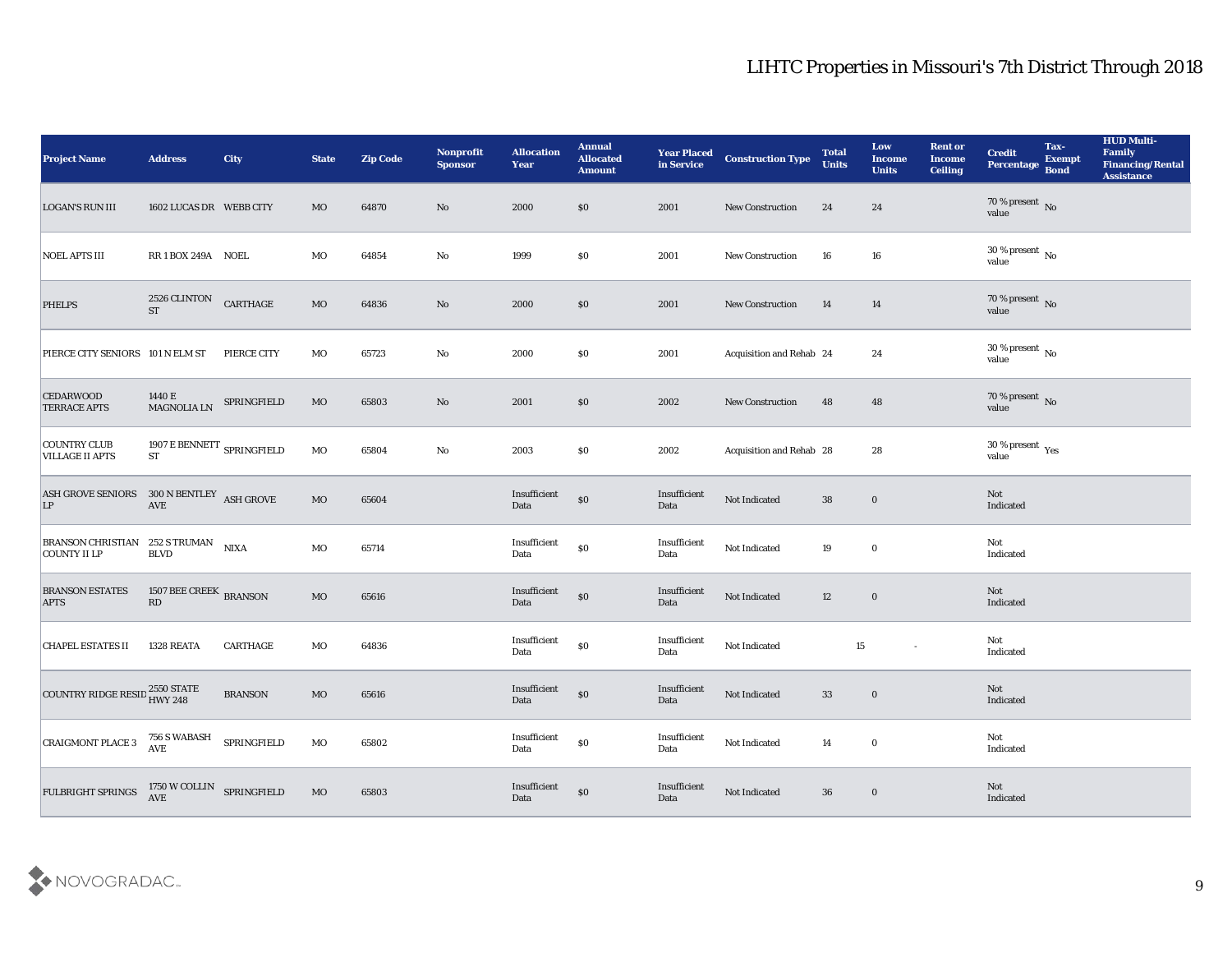| <b>Project Name</b>                             | <b>Address</b>                                     | <b>City</b>                 | <b>State</b> | <b>Zip Code</b> | Nonprofit<br><b>Sponsor</b> | <b>Allocation</b><br><b>Year</b>             | <b>Annual</b><br><b>Allocated</b><br><b>Amount</b> | <b>Year Placed<br/>in Service</b>           | <b>Construction Type</b> | <b>Total</b><br><b>Units</b> | Low<br><b>Income</b><br><b>Units</b> | <b>Rent or</b><br><b>Income</b><br><b>Ceiling</b> | <b>Credit</b><br><b>Percentage</b>    | Tax-<br><b>Exempt</b><br><b>Bond</b> | <b>HUD Multi-</b><br>Family<br><b>Financing/Rental</b><br><b>Assistance</b> |
|-------------------------------------------------|----------------------------------------------------|-----------------------------|--------------|-----------------|-----------------------------|----------------------------------------------|----------------------------------------------------|---------------------------------------------|--------------------------|------------------------------|--------------------------------------|---------------------------------------------------|---------------------------------------|--------------------------------------|-----------------------------------------------------------------------------|
| <b>HEATHERWOOD APTS</b>                         | 1365 S SCENIC<br>AVE                               | SPRINGFIELD                 | MO           | 65802           |                             | Insufficient<br>Data                         | \$0                                                | Insufficient<br>Data                        | Not Indicated            | 23                           | $\bf{0}$                             |                                                   | Not<br>Indicated                      |                                      |                                                                             |
| KEETER HEIGHTS LP 120 JADE CT                   |                                                    | <b>HOLLISTER</b>            | MO           | 65672           |                             | Insufficient<br>Data                         | $\$0$                                              | Insufficient<br>Data                        | Not Indicated            | 26                           | $\bf{0}$                             |                                                   | Not<br>Indicated                      |                                      |                                                                             |
| <b>LOST TREE SOUTH</b>                          | 1125 LOST TREE $_{\rm BRANSON}$<br>DR              |                             | MO           | 65616           |                             | Insufficient<br>Data                         | $\$0$                                              | Insufficient<br>Data                        | Not Indicated            | 42                           | $\bf{0}$                             |                                                   | Not<br>Indicated                      |                                      |                                                                             |
| MESSENGER TOWERS                                | 102 E SECOND<br>ST                                 | <b>JOPLIN</b>               | $\rm MO$     | 64801           |                             | $\label{lem:optimal} In sufficient$<br>Data  | $\boldsymbol{\mathsf{S}}\boldsymbol{\mathsf{0}}$   | Insufficient<br>Data                        | Not Indicated            | 98                           | $\bf{0}$                             |                                                   | Not<br>Indicated                      |                                      |                                                                             |
| MORITZ PLACE PHASE 1735 HAZEL AVE CARTHAGE      |                                                    |                             | MO           | 64836           |                             | Insufficient<br>Data                         | $\$0$                                              | Insufficient<br>Data                        | Not Indicated            | 56                           | $\bf{0}$                             |                                                   | Not<br>Indicated                      |                                      |                                                                             |
| <b>NEWTON PLACE</b>                             | 106 N<br>WASHINGTON NEOSHO<br><b>ST</b>            |                             | MO           | 64850           |                             | Insufficient<br>Data                         | $\$0$                                              | Insufficient<br>Data                        | Not Indicated            | 14                           | $\bf{0}$                             |                                                   | Not<br>Indicated                      |                                      |                                                                             |
| <b>OZARK MEADOWS</b>                            | 402 S 11TH ST                                      | <b>OZARK</b>                | MO           | 65721           |                             | Insufficient<br>Data                         | $\boldsymbol{\mathsf{S}}\boldsymbol{\mathsf{O}}$   | Insufficient<br>Data                        | Not Indicated            | 44                           | $\bf{0}$                             |                                                   | Not<br>Indicated                      |                                      |                                                                             |
| <b>OZARK TRAILS</b>                             | 2413 W SPRING OZARK<br><b>DR</b>                   |                             | $\rm MO$     | 65721           |                             | Insufficient<br>Data                         | $\$0$                                              | Insufficient<br>Data                        | Not Indicated            | 25                           | $\bf{0}$                             |                                                   | Not<br>Indicated                      |                                      |                                                                             |
| <b>PRAIRIE HILLS</b><br><b>ESTATES PHASE II</b> | 309<br>LN                                          | MISTFLOWER CARL JUNCTION MO |              | 64834           |                             | $\label{lem:optimal} In sufficient$<br>Data  | $\$0$                                              | Insufficient<br>Data                        | Not Indicated            | 16                           | $\bf{0}$                             |                                                   | Not<br>Indicated                      |                                      |                                                                             |
| RIDGECREST ESTATES                              | 131 MCKINLEY BULL CREEK<br>CT VILLAGE              | <b>VILLAGE</b>              | $\rm MO$     | 65616           |                             | Insufficient<br>Data                         | $\$0$                                              | Insufficient<br>Data                        | Not Indicated            | 128                          | $\boldsymbol{0}$                     |                                                   | Not<br>Indicated                      |                                      |                                                                             |
| <b>ROCK RIDGE VILLAS</b>                        | 325 SCHAEFER BRANSON<br>${\rm D}{\rm R}$           |                             | MO           | 65616           |                             | Insufficient<br>Data                         | \$0                                                | Insufficient<br>Data                        | Not Indicated            | 36                           | $\bf{0}$                             |                                                   | Not<br>Indicated                      |                                      |                                                                             |
| <b>SPRINGVIEW</b><br><b>GARDENS APTS</b>        | 1816 W 22ND ST JOPLIN                              |                             | $\rm MO$     | 64804           |                             | $\label{eq:invariant} In sufficient$<br>Data | $\boldsymbol{\mathsf{S}}\boldsymbol{\mathsf{0}}$   | $\label{lem:optimal} In sufficient$<br>Data | Not Indicated            | 36                           | $\bf{0}$                             |                                                   | $\operatorname{\bf Not}$<br>Indicated |                                      |                                                                             |
| <b>TERRACES AT COPPER</b>                       | I <sup>306 E</sup><br>PEACHTREE DR <sup>NIXA</sup> |                             | MO           | 65714           |                             | Insufficient<br>Data                         | $\$0$                                              | Insufficient<br>Data                        | Not Indicated            | $\bf 47$                     | $\sim$                               |                                                   | Not<br>Indicated                      |                                      |                                                                             |

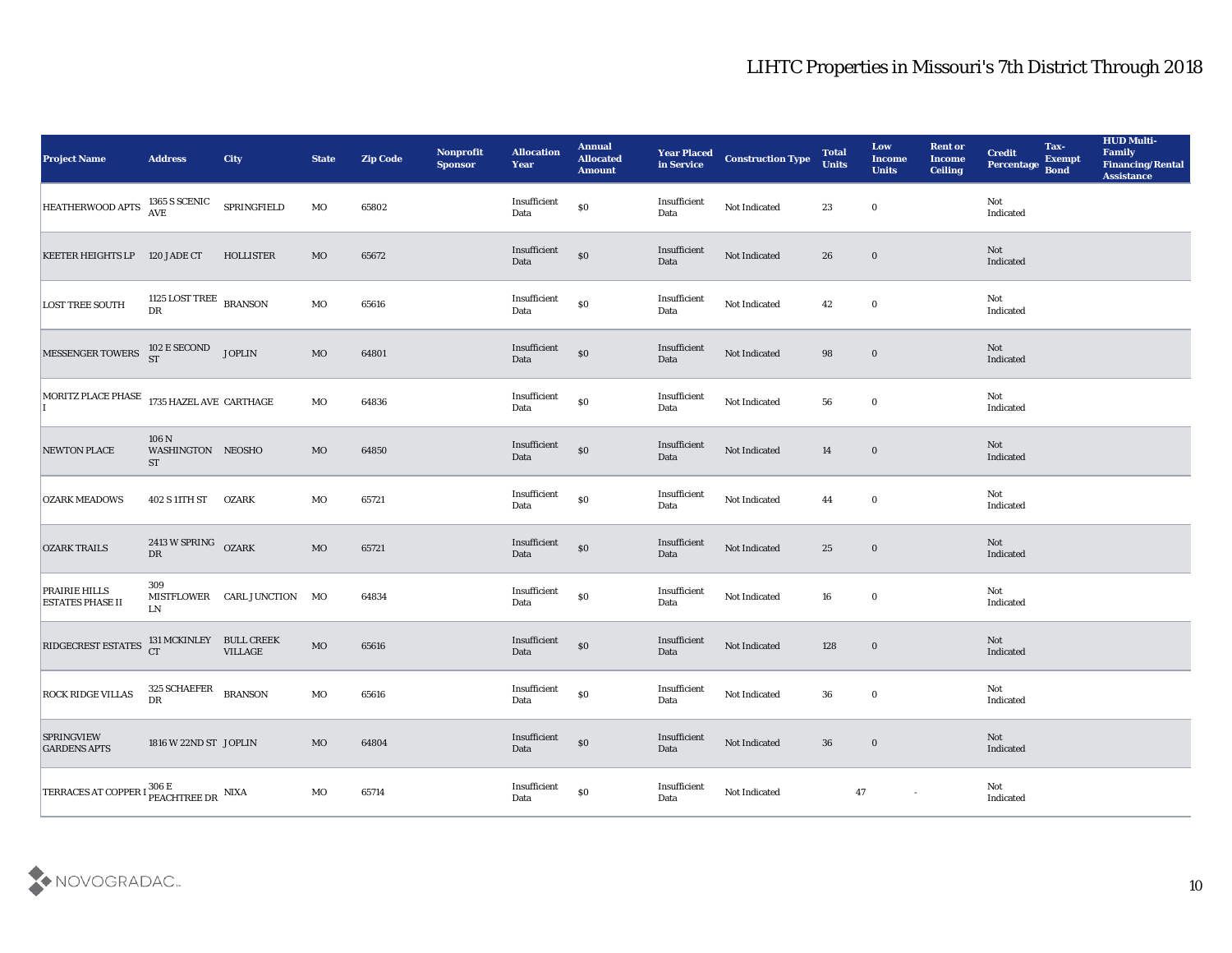| <b>Project Name</b>                                      | <b>Address</b>                                          | <b>City</b>               | <b>State</b> | <b>Zip Code</b> | Nonprofit<br><b>Sponsor</b> | <b>Allocation</b><br><b>Year</b>            | <b>Annual</b><br><b>Allocated</b><br><b>Amount</b> | <b>Year Placed</b><br>in Service | <b>Construction Type</b> | <b>Total</b><br><b>Units</b> | Low<br><b>Income</b><br><b>Units</b> | <b>Rent or</b><br><b>Income</b><br><b>Ceiling</b> | <b>Credit</b><br>Percentage       | Tax-<br><b>Exempt</b><br><b>Bond</b> | <b>HUD Multi-</b><br>Family<br><b>Financing/Rental</b><br><b>Assistance</b> |
|----------------------------------------------------------|---------------------------------------------------------|---------------------------|--------------|-----------------|-----------------------------|---------------------------------------------|----------------------------------------------------|----------------------------------|--------------------------|------------------------------|--------------------------------------|---------------------------------------------------|-----------------------------------|--------------------------------------|-----------------------------------------------------------------------------|
| THE TRAILS                                               | RR 6 BOX 174                                            | <b>NEOSHO</b>             | MO           | 64850           |                             | Insufficient<br>Data                        | $\$0$                                              | Insufficient<br>Data             | Not Indicated            | 12                           | $\bf{0}$                             |                                                   | Not<br>Indicated                  |                                      |                                                                             |
| THE VILLAS AT FOREST 944 W ARROW                         |                                                         | <b>NIXA</b>               | MO           | 65714           |                             | Insufficient<br>Data                        | $\$0$                                              | Insufficient<br>Data             | Not Indicated            | 30                           | $\bf{0}$                             |                                                   | Not<br>Indicated                  |                                      |                                                                             |
| THE WOODLANDS                                            | 312 COY BLVD                                            | FORSYTH                   | MO           | 65653           |                             | Insufficient<br>Data                        | $\$0$                                              | Insufficient<br>Data             | Not Indicated            | 26                           | $\bf{0}$                             |                                                   | Not<br>Indicated                  |                                      |                                                                             |
| <b>VALLEY RIDGE</b><br><b>RESIDENCES III</b>             | 2026 BIRD RD                                            | <b>BRANSON</b>            | MO           | 65616           |                             | $\label{lem:optimal} In sufficient$<br>Data | $\$0$                                              | Insufficient<br>Data             | Not Indicated            | 31                           | $\bf{0}$                             |                                                   | Not<br>Indicated                  |                                      |                                                                             |
| <b>ROBIN LANE APTS</b>                                   | 1419 ROBIN LN CARTHAGE                                  |                           | MO           | 64836           | $\mathbf{N}\mathbf{o}$      | 1987                                        | \$0                                                | 1987                             | <b>New Construction</b>  | 48                           | 36                                   |                                                   | Not<br>Indicated                  |                                      |                                                                             |
| WILSHIRE-HUGHES II <sup>2100</sup> N CLIFTON SPRINGFIELD |                                                         |                           | MO           | 65803           | No                          | 1987                                        | \$0                                                | 1987                             | Acquisition and Rehab 54 |                              | 54                                   |                                                   | Not<br>Indicated                  |                                      |                                                                             |
| <b>WILSHIRE-HUGHES I</b>                                 | 2124 N CLIFTON SPRINGFIELD AVE                          |                           | $_{\rm MO}$  | 65803           | No                          | 1987                                        | $\$0$                                              | 1987                             | Acquisition and Rehab 84 |                              | 84                                   |                                                   | Not<br>Indicated                  |                                      |                                                                             |
| <b>BOLIVAR HEIGHTS</b><br><b>APTS BLDGS</b>              | 1855 E DIVISION $_{\rm BOLIVAR}$<br>$\operatorname{ST}$ |                           | MO           | 65613           | $\mathbf{No}$               | 1987                                        | \$0                                                | 1987                             | <b>New Construction</b>  | 24                           | 24                                   |                                                   | Not<br>Indicated                  |                                      |                                                                             |
| REPUBLIC HEIGHTS<br><b>APTS</b>                          | 1405 E HINES ST REPUBLIC                                |                           | $_{\rm MO}$  | 65738           | $\mathbf{N}\mathbf{o}$      | 1987                                        | \$0                                                | 1987                             | New Construction         | 12                           | 12                                   |                                                   | Not<br>Indicated                  |                                      |                                                                             |
| <b>RIDGWAY APTS</b>                                      | <b>404 BYERS AVE JOPLIN</b>                             |                           | MO           | 64801           | No                          | 1987                                        | $\$0$                                              | 1987                             | Acquisition and Rehab 12 |                              | 12                                   |                                                   | Not<br>Indicated                  |                                      |                                                                             |
| 102 MARTHA DR                                            |                                                         | 102 MARTHA DR MARIONVILLE | MO           | 65705           | No                          | 1988                                        | \$0                                                | 1988                             | <b>New Construction</b>  | 8                            | $8\phantom{1}$                       |                                                   | Not<br>Indicated                  | No                                   |                                                                             |
| 119 S CEDAR ST                                           | 119 S CEDAR ST BILLINGS                                 |                           | $_{\rm MO}$  | 65610           | $\mathbf {No}$              | 1988                                        | $\$0$                                              | 1988                             | New Construction         | 12                           | 12                                   |                                                   | Not<br>$\operatorname{Indicated}$ | $\mathbf {No}$                       |                                                                             |
| JOHN B HUGHES APTS 2124 N CLIFTON SPRINGFIELD            | AVE                                                     |                           | MO           | 65803           | $\mathbf {No}$              | 1988                                        | $\$0$                                              | 1988                             | Acquisition and Rehab 84 |                              | 84                                   |                                                   | Not<br>Indicated                  | No                                   |                                                                             |

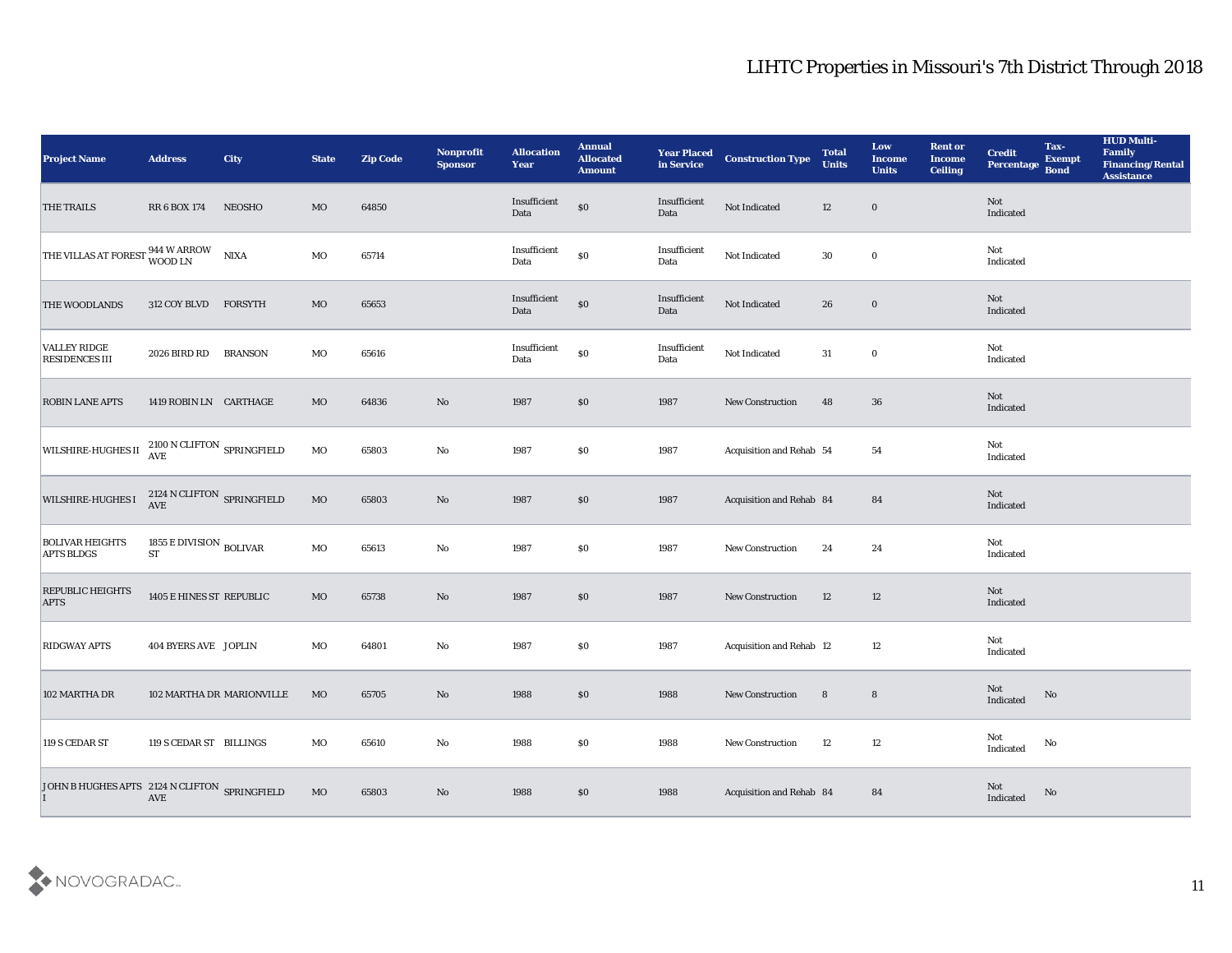| <b>Project Name</b>                                 | <b>Address</b>                                                                                         | <b>City</b>     | <b>State</b> | <b>Zip Code</b> | Nonprofit<br><b>Sponsor</b> | <b>Allocation</b><br><b>Year</b> | <b>Annual</b><br><b>Allocated</b><br><b>Amount</b> | <b>Year Placed</b><br>in Service | <b>Construction Type</b> | <b>Total</b><br><b>Units</b> | Low<br><b>Income</b><br><b>Units</b> | <b>Rent or</b><br><b>Income</b><br><b>Ceiling</b> | <b>Credit</b><br><b>Percentage</b>    | Tax-<br><b>Exempt</b><br><b>Bond</b> | <b>HUD Multi-</b><br>Family<br><b>Financing/Rental</b><br><b>Assistance</b> |
|-----------------------------------------------------|--------------------------------------------------------------------------------------------------------|-----------------|--------------|-----------------|-----------------------------|----------------------------------|----------------------------------------------------|----------------------------------|--------------------------|------------------------------|--------------------------------------|---------------------------------------------------|---------------------------------------|--------------------------------------|-----------------------------------------------------------------------------|
| JOHN B HUGHES APTS 2100 N CLIFTON SPRINGFIELD<br>IІ | $\operatorname{AVE}$                                                                                   |                 | MO           | 65803           | No                          | 1988                             | $\$0$                                              | 1988                             | Acquisition and Rehab 54 |                              | 54                                   |                                                   | Not<br>Indicated                      | $\rm\thinspace No$                   |                                                                             |
| <b>LORRAINE APTS</b>                                | 527 E WALNUT SPRINGFIELD<br><b>ST</b>                                                                  |                 | $_{\rm MO}$  | 65806           | No                          | 1988                             | $\$0$                                              | 1988                             | Acquisition and Rehab 30 |                              | 30                                   |                                                   | Not<br>Indicated                      | No                                   |                                                                             |
| <b>NIXA APTS</b>                                    | 408 S FAIRWAY NIXA<br>$\mathbf{A}\mathbf{V}\mathbf{E}$                                                 |                 | MO           | 65714           | $\mathbf{No}$               | 1988                             | \$0                                                | 1988                             | New Construction         | 20                           | 20                                   |                                                   | Not<br>Indicated                      | No                                   |                                                                             |
| <b>REPUBLIC APTS III</b>                            | 1405 E HINES ST REPUBLIC                                                                               |                 | <b>MO</b>    | 65738           | No                          | 1988                             | \$0                                                | 1988                             | New Construction         | 24                           | 24                                   |                                                   | Not<br>Indicated                      | $\rm No$                             |                                                                             |
| <b>TANGLEWOOD APTS</b>                              | 2525 E 32ND ST JOPLIN                                                                                  |                 | MO           | 64804           | No                          | 1988                             | \$0                                                | 1988                             | New Construction         | 176                          | 176                                  |                                                   | Not<br>Indicated                      | No                                   |                                                                             |
| <b>WILLARD ESTATES</b><br><b>APTS</b>               | $506$ STATE HWY $_{\rm WILLARD}$<br>$\mathbf{A}\mathbf{B}$                                             |                 | <b>MO</b>    | 65781           | No                          | 1988                             | $\$0$                                              | 1988                             | <b>New Construction</b>  | 20                           | 20                                   |                                                   | Not<br>Indicated                      | No                                   |                                                                             |
| 216 W PINE ST                                       | 216 W PINE ST STRAFFORD                                                                                |                 | MO           | 65757           | No                          | 1989                             | \$0                                                | 1989                             | New Construction         | 12                           | 12                                   |                                                   | Not<br>Indicated                      | No                                   |                                                                             |
| <b>BOLIVAR PLAZA APTS</b><br>(BRANSON)              | 407 JUDY ST                                                                                            | <b>BRANSON</b>  | <b>MO</b>    | 65616           | No                          | 1989                             | \$0                                                | 1989                             | <b>New Construction</b>  | 24                           | 24                                   |                                                   | Not<br>Indicated                      | No                                   |                                                                             |
| <b>KENTWOOD APTS</b>                                | 3000N<br><b>KENTWOOD</b><br>AVE                                                                        | SPRINGFIELD     | MO           | 65803           | No                          | 1988                             | \$0                                                | 1989                             | <b>New Construction</b>  | 40                           | 24                                   |                                                   | Not<br>Indicated                      | No                                   |                                                                             |
| <b>ASHTON HEIGHTS</b><br><b>APTS</b>                | 910 E LINDON<br><b>ST</b>                                                                              | <b>BOLIVAR</b>  | $_{\rm MO}$  | 65613           | No                          | 1989                             | \$0                                                | 1990                             | <b>New Construction</b>  | 20                           | 20                                   |                                                   | Not<br>Indicated                      | No                                   |                                                                             |
| <b>INDIAN CREEK APTS</b>                            | 10 RIVERVIEW<br>${\rm D}{\rm R}$                                                                       | <b>ANDERSON</b> | MO           | 64831           |                             | 1990                             | $\$0$                                              | 1990                             | <b>New Construction</b>  | 24                           | 24                                   |                                                   | Not<br>Indicated                      |                                      |                                                                             |
| <b>INDIAN HILLS APTS</b>                            | $\begin{array}{ll} 800 \\ \text{CHICKESAW ST} \end{array} \begin{array}{ll} \text{SENECA} \end{array}$ |                 | $\rm MO$     | 64865           |                             | 1990                             | $\boldsymbol{\mathsf{S}}\boldsymbol{\mathsf{O}}$   | 1990                             | New Construction         | 24                           | 24                                   |                                                   | $\operatorname{\bf Not}$<br>Indicated |                                      |                                                                             |
| NIXA HEIGHTS APTS                                   | $404$ S FAIRWAY $$\rm NIXA$$                                                                           |                 | $_{\rm MO}$  | 65714           | $\mathbf {No}$              | 1989                             | $\$0$                                              | 1990                             | New Construction         | 40                           | 40                                   |                                                   | Not<br>Indicated                      | $\rm No$                             |                                                                             |

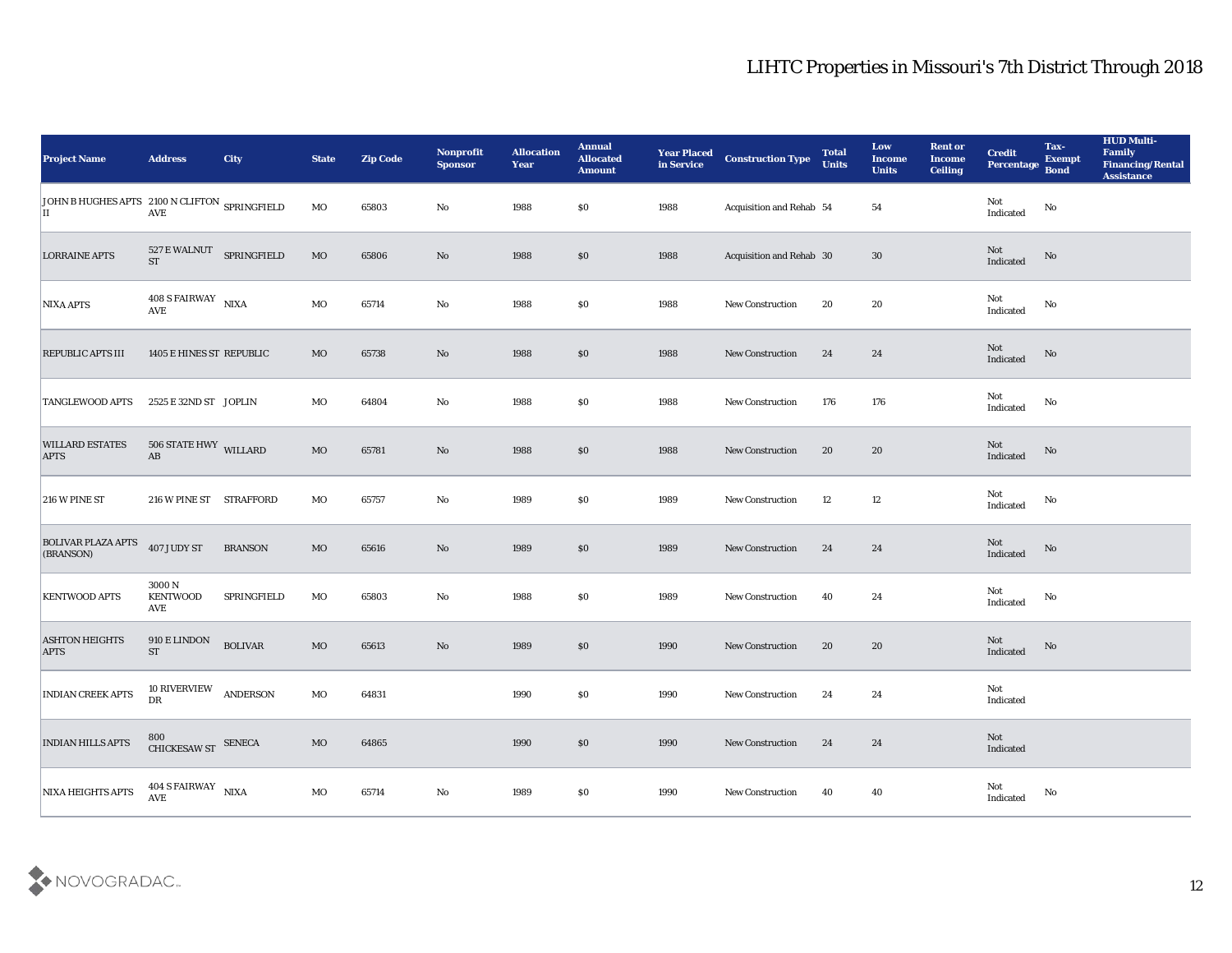| <b>Project Name</b>                                                                                                                              | <b>Address</b>                             | <b>City</b>              | <b>State</b> | <b>Zip Code</b> | Nonprofit<br><b>Sponsor</b> | <b>Allocation</b><br><b>Year</b> | <b>Annual</b><br><b>Allocated</b><br><b>Amount</b> | <b>Year Placed</b><br>in Service | <b>Construction Type</b> | <b>Total</b><br><b>Units</b> | Low<br><b>Income</b><br><b>Units</b> | <b>Rent or</b><br><b>Income</b><br><b>Ceiling</b> | <b>Credit</b><br>Percentage Bond            | Tax-<br><b>Exempt</b> | <b>HUD Multi-</b><br>Family<br><b>Financing/Rental</b><br><b>Assistance</b> |
|--------------------------------------------------------------------------------------------------------------------------------------------------|--------------------------------------------|--------------------------|--------------|-----------------|-----------------------------|----------------------------------|----------------------------------------------------|----------------------------------|--------------------------|------------------------------|--------------------------------------|---------------------------------------------------|---------------------------------------------|-----------------------|-----------------------------------------------------------------------------|
| <b>NOEL HEIGHTS APTS</b>                                                                                                                         | 18 REDWOOD<br>LN                           | <b>NOEL</b>              | MO           | 64854           |                             | 1990                             | $\$0$                                              | 1990                             | New Construction         | 24                           | 24                                   |                                                   | Not<br>Indicated                            |                       |                                                                             |
| SEMI-INDEPENDENT<br><b>APTS</b>                                                                                                                  | 235A S                                     | NATIONAL AVE SPRINGFIELD | MO           | 65802           |                             | 1990                             | $\$0$                                              | 1990                             | <b>New Construction</b>  | $\overline{7}$               | $\overline{7}$                       |                                                   | Not<br>Indicated                            |                       |                                                                             |
| $\begin{tabular}{ll} \textbf{YOUNG ADULT GROUP} & \textbf{235B S} \\ \textbf{HOME} & \textbf{NATIONAL AVE} & \textbf{SPRINGFIELD} \end{tabular}$ |                                            |                          | MO           | 65802           |                             | 1990                             | \$0\$                                              | 1990                             | New Construction         | $5\phantom{.0}$              | $\overline{5}$                       |                                                   | Not<br>Indicated                            |                       |                                                                             |
| <b>WALNUT &amp; LAWN</b><br><b>STREET APTS</b>                                                                                                   | 3040 W<br>WALNUT LAWN SPRINGFIELD<br>ST    |                          | MO           | 65807           | $\rm\thinspace No$          | 1989                             | \$0\$                                              | 1991                             | New Construction         | 56                           | 56                                   |                                                   | Not<br>$\operatorname{Indicated}$           | No                    |                                                                             |
| <b>BOSTON HEIGHTS</b><br><b>APTS</b>                                                                                                             | 701 N BOSTON<br>${\rm LN}$                 | REPUBLIC                 | MO           | 65738           |                             | 1990                             | \$0\$                                              | 1991                             | <b>New Construction</b>  | 16                           | 16                                   |                                                   | Not<br>Indicated                            |                       |                                                                             |
| <b>CARTHAGE SENIORS</b>                                                                                                                          | $2535$ CLINTON $\,$<br><b>ST</b>           | CARTHAGE                 | MO           | 64836           |                             | 1991                             | $\$0$                                              | 1991                             | <b>New Construction</b>  | 24                           | 24                                   |                                                   | Not<br>Indicated                            | No                    |                                                                             |
| <b>FAIRWAY APTS</b>                                                                                                                              | 201 FAIRWAY<br><b>DR</b>                   | <b>MONETT</b>            | MO           | 65708           |                             | 1990                             | \$0\$                                              | 1991                             | <b>New Construction</b>  | 20                           | 20                                   |                                                   | Not<br>Indicated                            |                       |                                                                             |
| <b>HICKORY HILLS APTS</b>                                                                                                                        | 3455 E<br><b>LOMBARD ST</b>                | SPRINGFIELD              | MO           | 65809           |                             | 1990                             | \$0                                                | 1991                             | New Construction         | 24                           | 24                                   |                                                   | Not<br>Indicated                            |                       |                                                                             |
| <b>FORD LOFTS OF</b><br><b>JOPLIN</b>                                                                                                            | 228 S JOPLIN<br>AVE                        | <b>JOPLIN</b>            | MO           | 64801           | No                          | 2009                             | \$725,194                                          | 2011                             | Acquisition and Rehab 37 |                              | 35                                   | 60% AMGI                                          | <b>Both 30%</b><br>and 70%<br>present value | No                    |                                                                             |
| <b>FULBRIGHT SPRINGS</b><br><b>PHASE II</b>                                                                                                      | $3728$ N AMELIA $\quad$ SPRINGFIELD<br>AVE |                          | MO           | 65803           | No                          | 2009                             | \$663,740                                          | 2011                             | <b>New Construction</b>  | 34                           | 34                                   | 60% AMGI                                          | <b>Both 30%</b><br>and 70%<br>present value | No                    |                                                                             |
| <b>SILVER BROOK</b><br><b>ESTATES</b>                                                                                                            | 4368W<br><b>CATALPA ST</b>                 | SPRINGFIELD              | MO           | 65802           | No                          | 2009                             | \$640,000                                          | 2011                             | <b>New Construction</b>  | 28                           | 28                                   | 60% AMGI and 70%                                  | <b>Both 30%</b><br>present value            | N <sub>0</sub>        |                                                                             |
| <b>GREENS AT BRANSON 110 HARBOUR</b><br><b>HILLS</b>                                                                                             | TOWN DR                                    | <b>BRANSON</b>           | MO           | 65616           | $\rm\thinspace No$          | 2010                             | \$811,107                                          | 2011                             | New Construction         | 54                           | 54                                   | 60% AMGI                                          | <b>Both 30%</b><br>and 70%<br>present value | No                    |                                                                             |
| <b>VILLAS AT QUAIL</b><br><b>CREEK</b>                                                                                                           | 1505 W LARK ST SPRINGFIELD                 |                          | MO           | 65810           | $\mathbf{N}\mathbf{o}$      | 2010                             | \$661,300                                          | 2011                             | New Construction         | 60                           | 59                                   | 60% AMGI                                          | <b>Both 30%</b><br>and 70%<br>present value | N <sub>0</sub>        |                                                                             |

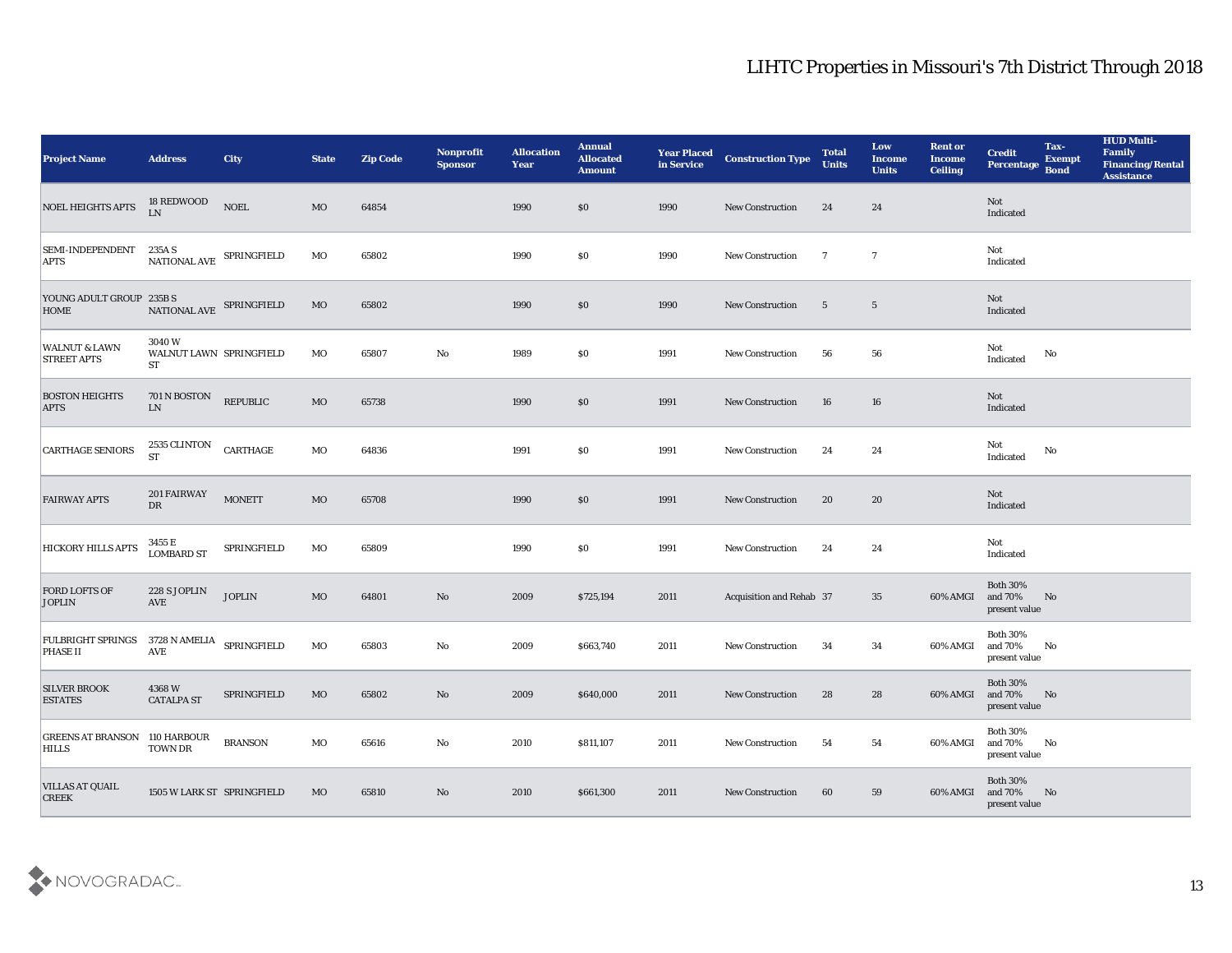| <b>Project Name</b>                         | <b>Address</b>                                | <b>City</b>                         | <b>State</b> | <b>Zip Code</b> | Nonprofit<br><b>Sponsor</b> | <b>Allocation</b><br><b>Year</b> | <b>Annual</b><br><b>Allocated</b><br><b>Amount</b> | <b>Year Placed</b><br>in Service | <b>Construction Type</b>  | <b>Total</b><br><b>Units</b> | Low<br><b>Income</b><br><b>Units</b> | <b>Rent or</b><br><b>Income</b><br><b>Ceiling</b> | <b>Credit</b><br>Percentage Bond            | Tax-<br><b>Exempt</b>  | <b>HUD Multi-</b><br>Family<br><b>Financing/Rental</b><br><b>Assistance</b> |
|---------------------------------------------|-----------------------------------------------|-------------------------------------|--------------|-----------------|-----------------------------|----------------------------------|----------------------------------------------------|----------------------------------|---------------------------|------------------------------|--------------------------------------|---------------------------------------------------|---------------------------------------------|------------------------|-----------------------------------------------------------------------------|
| DELAWARE DUPLEX<br><b>COMMUNITY</b>         | 2226 E 20TH ST JOPLIN                         |                                     | MO           | 64804           | No                          | 2012                             | \$311,500                                          | 2012                             | <b>New Construction</b>   | 20                           | 20                                   | 60% AMGI                                          | 30 % present $\,$ No $\,$<br>value          |                        | $\mathbf{N}\mathbf{o}$                                                      |
| <b>HIGHLAND RIDGE</b><br><b>SENIOR</b>      | 731 N GALILEO<br>DR                           | <b>NIXA</b>                         | MO           | 65714           | No                          | 2010                             | \$457,000                                          | 2012                             | <b>New Construction</b>   | 50                           | 50                                   | 60% AMGI                                          | $30\,\%$ present $\,$ No value              |                        | No                                                                          |
| <b>MONARCH ESTATES</b>                      | 930 E WALNUT<br><b>ST</b>                     | <b>BOLIVAR</b>                      | MO           | 65613           | No                          | 2011                             | \$422,761                                          | 2012                             | <b>New Construction</b>   | 19                           | 19                                   | 60% AMGI                                          | <b>Both 30%</b><br>and 70%<br>present value | No                     | No                                                                          |
| <b>OAK MEADOWS</b>                          | $1502$ S $$\tt MICHIGAN\ AVE$$ $$\tt JOPLIN$$ |                                     | $_{\rm MO}$  | 64804           | No                          | 2011                             | \$900,000                                          | 2012                             | Acquisition and Rehab 138 |                              | 138                                  | 60% AMGI                                          | <b>Both 30%</b><br>and 70%<br>present value | No                     | No                                                                          |
| <b>OAKLAWN ESTATES</b>                      | <b>ST</b>                                     | 175 BLUEGRASS $_{\rm{ROGERSVILLE}}$ | MO           | 65742           | No                          | 2011                             | \$482,612                                          | 2012                             | New Construction          | 36                           | 36                                   | 60% AMGI                                          | <b>Both 30%</b><br>and 70%<br>present value | No                     | No                                                                          |
| <b>VALLEY RIDGE</b><br><b>RESIDENCES II</b> | 2026 BIRD RD BRANSON                          |                                     | MO           | 65616           | No                          | 2011                             | \$477,776                                          | 2012                             | <b>New Construction</b>   | 44                           | 39                                   | 60% AMGI                                          | <b>Both 30%</b><br>and 70%<br>present value | No                     | No                                                                          |
| <b>WEBB CITY CIRCLE</b>                     | 1715 REDWOOD WEBB CITY<br>DR                  |                                     | MO           | 64870           | No                          | 2010                             | \$675,000                                          | 2012                             | <b>New Construction</b>   | 48                           | 48                                   | 60% AMGI                                          | <b>Both 30%</b><br>and 70%<br>present value | No                     | No                                                                          |
| <b>BROOKSIDE TERRACE</b><br><b>ESTATES</b>  | 1201<br>COUNTRYSIDE AURORA<br>${\rm LN}$      |                                     | <b>MO</b>    | 65605           | No                          | 2012                             | \$578,500                                          | 2013                             | <b>New Construction</b>   | 24                           | 24                                   | 60% AMGI                                          | <b>Both 30%</b><br>and 70%<br>present value | No                     | No                                                                          |
| <b>CANYON TRAILS</b><br><b>TOWNHOMES</b>    | 1374 CANYON<br><b>TRAILS DR</b>               | WEBB CITY                           | MO           | 64870           | No                          | 2012                             | \$680,000                                          | 2013                             | <b>New Construction</b>   | 52                           | 41                                   | 60% AMGI                                          | $30\,\%$ present $\,$ No value              |                        | $\rm\thinspace No$                                                          |
| <b>EAGLE RIDGE</b>                          | 621 W 25TH ST JOPLIN                          |                                     | MO           | 64804           | No                          | 2012                             | \$672,500                                          | 2013                             | <b>New Construction</b>   | 40                           | 40                                   | 60% AMGI                                          | $30\,\%$ present $\,$ No value              |                        | No                                                                          |
| FORSYTH MEADOWS 133 QUIET DR FORSYTH        |                                               |                                     | MO           | 65653           | No                          | 2011                             | \$513,000                                          | 2013                             | Acquisition and Rehab 40  |                              | 40                                   | 60% AMGI                                          | 30 % present $\,$ No $\,$<br>value          |                        | $\mathbf{N}\mathbf{o}$                                                      |
| <b>HOPE COTTAGES</b>                        | <b>2430 S TYLER</b><br>AVE                    | <b>JOPLIN</b>                       | $_{\rm MO}$  | 64804           | $\mathbf {No}$              | 2012                             | \$910,000                                          | 2013                             | New Construction          | 25                           | 25                                   | 60% AMGI                                          | $30\,\%$ present $\,$ No value              |                        | No                                                                          |
| <b>PARKWOOD SENIOR</b><br><b>HOUSING</b>    | 1300 N RANGE<br>LINE RD                       | <b>JOPLIN</b>                       | $_{\rm MO}$  | 64801           | $\mathbf{Yes}$              | 2012                             | \$700,000                                          | 2013                             | New Construction          | 42                           | 42                                   | 60% AMGI                                          | <b>Both 30%</b><br>and 70%<br>present value | $\mathbf{N}\mathbf{o}$ | $\mathbf {No}$                                                              |

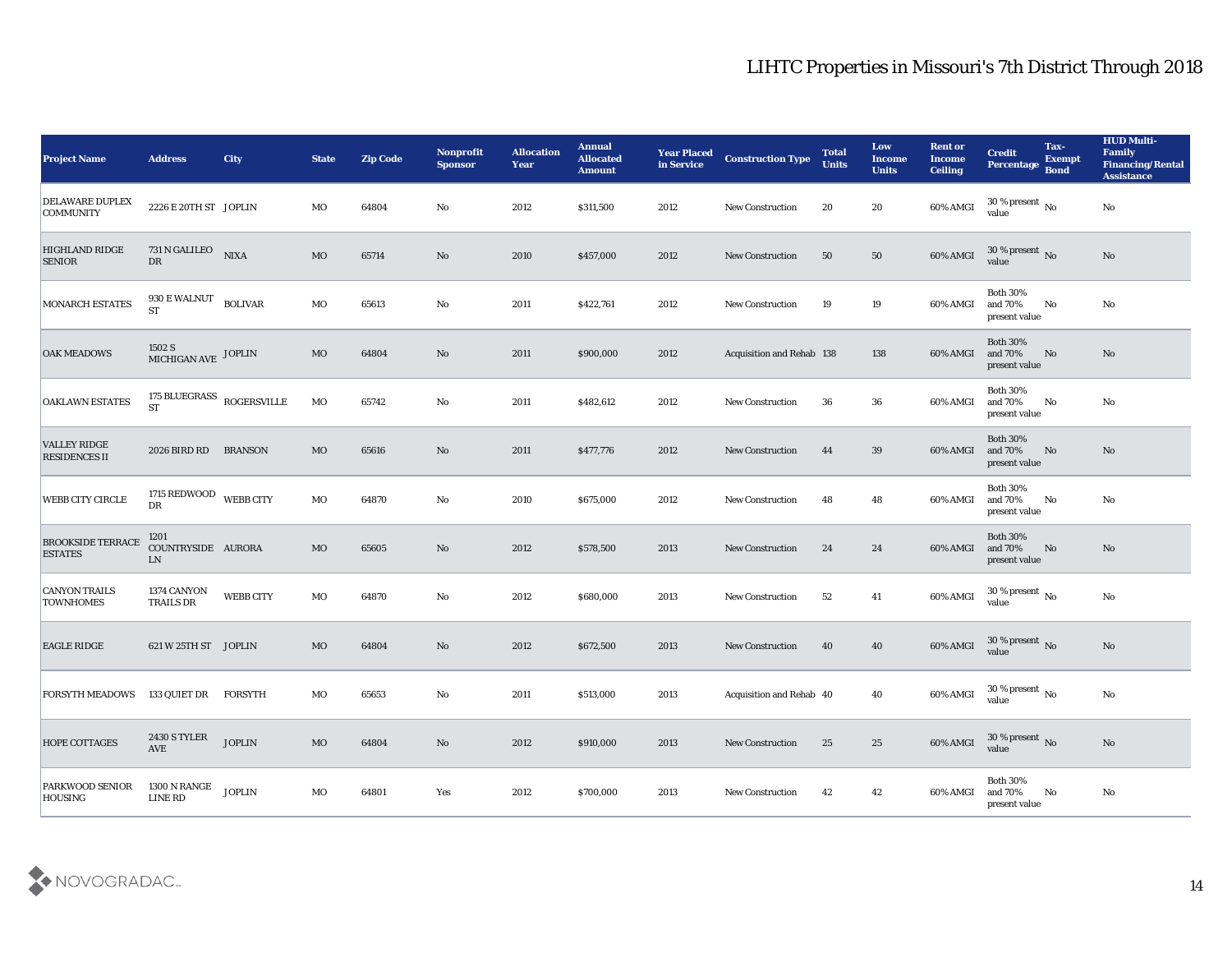| <b>Project Name</b>                         | <b>Address</b>                                                                                                         | City            | <b>State</b> | <b>Zip Code</b> | Nonprofit<br><b>Sponsor</b> | <b>Allocation</b><br><b>Year</b> | <b>Annual</b><br><b>Allocated</b><br><b>Amount</b> | <b>Year Placed</b><br>in Service | <b>Construction Type</b>        | <b>Total</b><br><b>Units</b> | Low<br><b>Income</b><br><b>Units</b> | <b>Rent or</b><br><b>Income</b><br><b>Ceiling</b> | <b>Credit</b><br>Percentage Bond            | Tax-<br><b>Exempt</b> | <b>HUD Multi-</b><br>Family<br><b>Financing/Rental</b><br><b>Assistance</b> |
|---------------------------------------------|------------------------------------------------------------------------------------------------------------------------|-----------------|--------------|-----------------|-----------------------------|----------------------------------|----------------------------------------------------|----------------------------------|---------------------------------|------------------------------|--------------------------------------|---------------------------------------------------|---------------------------------------------|-----------------------|-----------------------------------------------------------------------------|
| <b>UNION CITY HOMES</b>                     | 2205 INDIANA<br>$\operatorname{AVE}$                                                                                   | <b>JOPLIN</b>   | MO           | 64804           | No                          | 2012                             | \$910,000                                          | 2013                             | <b>New Construction</b>         | 30                           | 30                                   | 60% AMGI                                          | $30\,\%$ present $\,$ No value              |                       | No                                                                          |
| <b>WESTPORT PARK</b>                        | 200 N HILTON<br><b>AVE</b>                                                                                             | SPRINGFIELD     | MO           | 65802           | No                          | 2012                             | \$625,000                                          | 2013                             | <b>New Construction</b>         | 46                           | 36                                   | 60% AMGI                                          | <b>Both 30%</b><br>and 70%<br>present value | No                    | No                                                                          |
| <b>ALLGEIER MANOR</b><br><b>APTS</b>        | 501 W HADLEY<br><b>ST</b>                                                                                              | <b>AURORA</b>   | $_{\rm MO}$  | 65605           | No                          | 2013                             | \$11,407,000                                       | 2014                             | Acquisition and Rehab 48        |                              | 48                                   | 60% AMGI                                          | <b>Both 30%</b><br>and 70%<br>present value | No                    | No                                                                          |
| <b>BEACON VILLAGE</b>                       | 3912 W MAPLE<br><b>ST</b>                                                                                              | SPRINGFIELD     | $_{\rm MO}$  | 65802           | $\rm\thinspace No$          | 2013                             | \$8,316,000                                        | 2014                             | New Construction                | 44                           | 44                                   | 60% AMGI                                          | $70\,\%$ present $\,$ No value              |                       | No                                                                          |
| <b>PRAIRIE VIEW</b><br><b>ESTATES</b>       | 18028 KAYENTA NEOSHO<br>${\rm LN}$                                                                                     |                 | MO           | 64850           | No                          | 2013                             | \$10,218,000                                       | 2014                             | <b>New Construction</b>         | 27                           | 21                                   | 60% AMGI                                          | $70\,\%$ present $\,$ No value              |                       | No                                                                          |
| <b>ROCK RIDGE VILLAS</b><br><b>PHASE II</b> | 215 SCHAEFER<br>${\rm D}{\rm R}$                                                                                       | <b>BRANSON</b>  | MO           | 65616           | $\rm\thinspace No$          | 2013                             | \$5,194,000                                        | 2014                             | <b>New Construction</b>         | 48                           | 38                                   | 60% AMGI                                          | $70$ % present $\,$ No value                |                       | $\mathbf{N}\mathbf{o}$                                                      |
| <b>STONE MEADOW</b><br><b>ESTATES</b>       | 412 S FAIRWAY NIXA<br>AVE                                                                                              |                 | MO           | 65714           | No                          | 2013                             | \$7,038,000                                        | 2014                             | Acquisition and Rehab 76        |                              | 76                                   | 60% AMGI                                          | <b>Both 30%</b><br>and 70%<br>present value | No                    | No                                                                          |
| THE FRISCO                                  | 309 N<br><b>JEFFERSON</b><br>AVE                                                                                       | SPRINGFIELD     | MO           | 65806           | No                          | 2012                             | \$284,694                                          | 2014                             | Acquisition and Rehab 68        |                              | 68                                   | 60% AMGI                                          | <b>Both 30%</b><br>and 70%<br>present value | No                    | No                                                                          |
| THE GREENS AT<br><b>BRANSON HILLS II</b>    | 1401 BRANSON<br><b>HILLS PARKWA</b>                                                                                    | <b>BRANSON</b>  | MO           |                 | $\rm\thinspace No$          | 2013                             | \$9,414,000                                        | 2014                             | <b>New Construction</b>         | 40                           | 40                                   | 60% AMGI                                          | $70$ % present $_{\rm{No}}$                 |                       | No                                                                          |
| <b>FOX RIVER ESTATES</b>                    | 800 HUGHES<br><b>ROAD</b>                                                                                              | <b>WILLARD</b>  | MO           | 65781-0000      | No                          | 2014                             | \$570,000                                          | 2015                             | <b>New Construction</b>         | 48                           | 48                                   | 60% AMGI                                          | $70$ % present $\,$ No $\,$ value           |                       | $\mathbf{N}\mathbf{o}$                                                      |
| KATHERINE ESTATES, KATHERINE<br>L.P.        | <b>STREET</b>                                                                                                          | <b>DUQUESNE</b> | MO           | 64801-0000      | No                          | 2013                             | \$517,500                                          | 2015                             | <b>Acquisition and Rehab 48</b> |                              | 48                                   | 60% AMGI                                          | 70 % present No<br>value                    |                       | No                                                                          |
| OAKWOOD PLACE                               | 894 N.<br>$\begin{array}{ll} \multicolumn{3}{l}{{\bf{0.4KWOOD\;AVE}}} & \multicolumn{2}{l}{\bf{REPUBLIC}} \end{array}$ |                 | MO           | 65738-0000      | $\mathbf{N}\mathbf{o}$      | 2014                             | \$570,000                                          | 2015                             | <b>New Construction</b>         | 47                           | 37                                   | 60% AMGI                                          | $70\,\%$ present $\,$ No value              |                       | $\mathbf{N}\mathbf{o}$                                                      |
| <b>ALDRICH CREEK</b><br><b>ESTATES</b>      | 1800 S. BARON<br><b>DRIVE</b>                                                                                          | <b>BOLIVAR</b>  | $_{\rm MO}$  | 65613-0000      | No                          | 2015                             | \$465,000                                          | 2016                             | <b>New Construction</b>         | $\bf{0}$                     | $\bf{0}$                             | 60% AMGI                                          | $70\,\%$ present $\,$ No value              |                       | $\rm \bf No$                                                                |

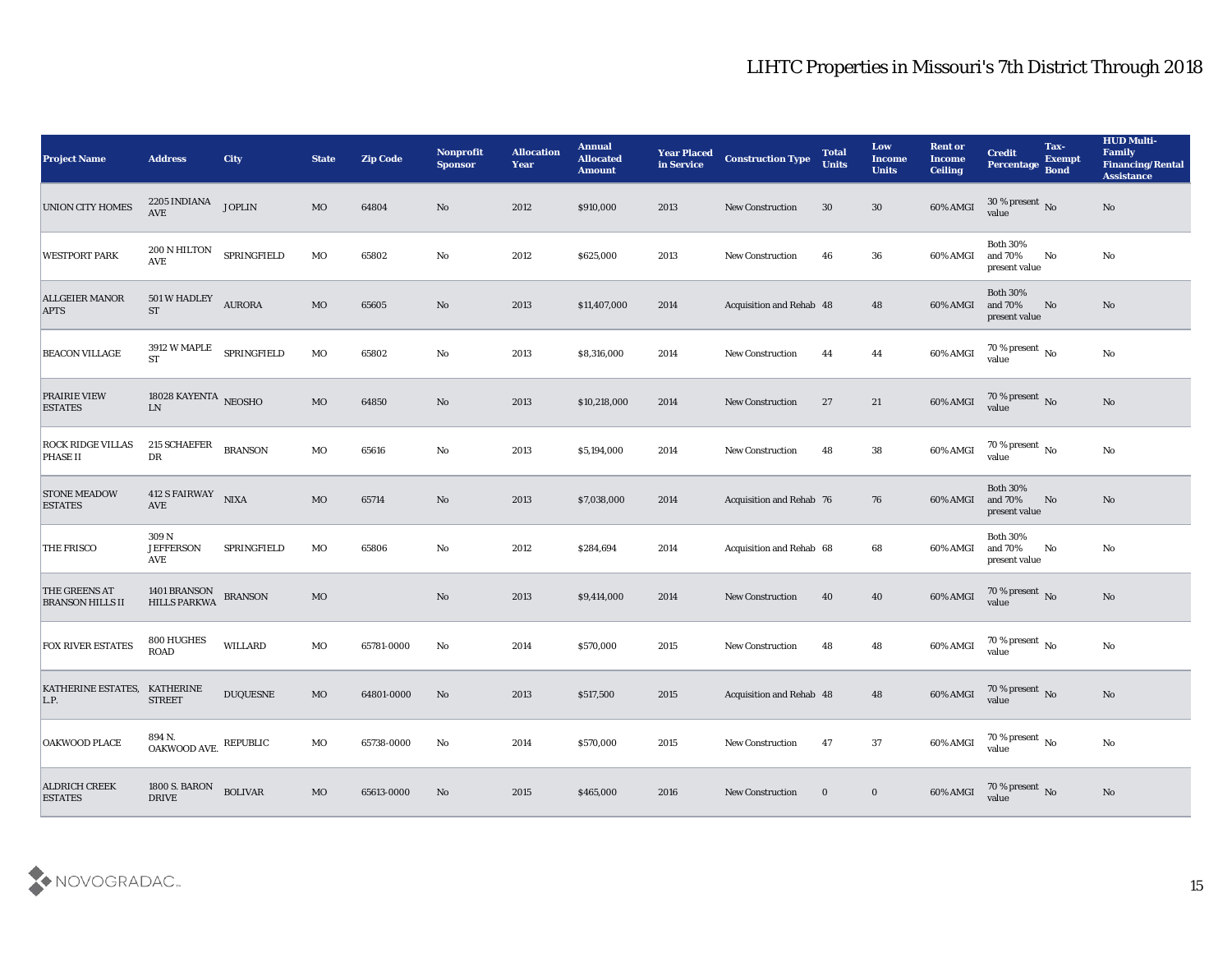| <b>Project Name</b>                                          | <b>Address</b>                                        | <b>City</b>        | <b>State</b> | <b>Zip Code</b> | Nonprofit<br><b>Sponsor</b> | <b>Allocation</b><br><b>Year</b> | <b>Annual</b><br><b>Allocated</b><br><b>Amount</b> | <b>Year Placed</b><br>in Service | <b>Construction Type</b> | <b>Total</b><br><b>Units</b> | Low<br><b>Income</b><br><b>Units</b> | <b>Rent or</b><br><b>Income</b><br><b>Ceiling</b> | <b>Credit</b><br>Percentage                 | Tax-<br><b>Exempt</b><br><b>Bond</b> | <b>HUD Multi-</b><br>Family<br><b>Financing/Rental</b><br><b>Assistance</b> |
|--------------------------------------------------------------|-------------------------------------------------------|--------------------|--------------|-----------------|-----------------------------|----------------------------------|----------------------------------------------------|----------------------------------|--------------------------|------------------------------|--------------------------------------|---------------------------------------------------|---------------------------------------------|--------------------------------------|-----------------------------------------------------------------------------|
| <b>BEACON VILLAGE,</b><br><b>PHASE II</b>                    | 3957 W.<br><b>BILLINGS</b><br><b>STREET</b>           | SPRINGFIELD        | MO           | 65802-0000      | No                          | 2015                             | \$392,000                                          | 2016                             | <b>New Construction</b>  | $\bf{0}$                     | $\bf{0}$                             | 60% AMGI                                          | 70 % present $\,$ No $\,$<br>value          |                                      | No                                                                          |
| <b>JAMES PLACE</b>                                           | 2420 W. GRAND SPRINGFIELD<br>ST.                      |                    | MO           | 65802-0000      | No                          | 2014                             | \$423,000                                          | 2016                             | <b>New Construction</b>  | $\bf{0}$                     | $\bf{0}$                             | 60% AMGI                                          | $70\,\%$ present $\,$ No value              |                                      | No                                                                          |
| <b>OAKLAWN ESTATES</b><br><b>PHASE II</b>                    | 100 BLOCK OF<br><b>OAKLAWN</b><br><b>STREET</b>       | <b>ROGERSVILLE</b> | MO           | 65742-0000      | No                          | 2015                             | \$328,000                                          | 2016                             | <b>New Construction</b>  | $\bf{0}$                     | $\bf{0}$                             | 60% AMGI                                          | 70 % present $\,$ No $\,$<br>value          |                                      | No                                                                          |
| <b>ROSE PARK ESTATES</b>                                     | 403 E. SUMMIT BOLIVAR                                 |                    | <b>MO</b>    | 65613-0000      | No                          | 2015                             | \$630,000                                          | 2016                             | Acquisition and Rehab 0  |                              | $\bf{0}$                             | 60% AMGI                                          | <b>Both 30%</b><br>and 70%<br>present value | No                                   | No                                                                          |
| <b>SAINT STREET</b><br><b>APARTMENTS</b>                     | 201 SAINTS<br><b>STREET</b>                           | <b>BRANSON</b>     | MO           | 65616-0000      | No                          | 2015                             | \$258,000                                          | 2016                             | <b>New Construction</b>  | $\bf{0}$                     | $\bf{0}$                             | 60% AMGI                                          | 70 % present $\,$ No $\,$<br>value          |                                      | No                                                                          |
| <b>SYCAMORE SPRINGS</b>                                      | 120 SYCAMORE<br>SPRINGS LANE                          | <b>HOLLISTER</b>   | <b>MO</b>    | 65672-0000      | No                          | 2015                             | \$600,000                                          | 2016                             | <b>New Construction</b>  | $\bf{0}$                     | $\bf{0}$                             | 60% AMGI                                          | $70$ % present $\,$ No value                |                                      | No                                                                          |
| <b>WOODFIELD PARK</b>                                        | 2759 E.<br>PYTHIAN ST.                                | SPRINGFIELD        | MO           | 65802-0000      | No                          | 2016                             | \$524,000                                          | 2016                             | <b>New Construction</b>  | $\bf{0}$                     | $\bf{0}$                             | 60% AMGI                                          | $70\,\%$ present $\,$ No value              |                                      | No                                                                          |
| <b>FINLEY COTTAGES</b>                                       | 1523-1525 W.<br>PEBBLEBROOKE OZARK<br><b>DRIV</b>     |                    | MO           | 65721-0000      | No                          | 2016                             | \$536,000                                          | 2017                             | <b>New Construction</b>  | 42                           | 33                                   | 60% AMGI                                          | 70 % present<br>value                       |                                      | No                                                                          |
| <b>MCCLERNON VILLAS</b>                                      | 1320 E.<br><b>MCCLERNON</b><br><b>STREET</b>          | SPRINGFIELD        | MO           | 65803-3672      | No                          | 2016                             | \$363,500                                          | 2017                             | <b>New Construction</b>  | 36                           | 36                                   | 60% AMGI                                          | 70 % present<br>value                       |                                      | No                                                                          |
| <b>THE LANE</b><br><b>APARTMENTS</b>                         | 301 E. HICKORY<br><b>STREET</b>                       | <b>NEOSHO</b>      | MO           | 64850-0000      | No                          | 2016                             | \$237,000                                          | 2017                             | Acquisition and Rehab 48 |                              | 48                                   | 60% AMGI                                          | <b>Both 30%</b><br>and 70%<br>present value |                                      | No                                                                          |
| <b>FOX RIVER ESTATES II</b>                                  | 934 FOX RIVER WILLARD<br><b>LANE</b>                  |                    | MO           | 65781-0000      | No                          | 2017                             | \$556,000                                          | 2018                             | <b>New Construction</b>  | 48                           | 38                                   | 60% AMGI                                          | 70 % present<br>value                       |                                      | No                                                                          |
| GARDEN ESTATES OF 1750 REDWOOD WEBB CITY<br><b>WEBB CITY</b> | <b>DRIVE</b>                                          |                    | MO           | 64870-0000      | No                          | 2017                             | \$508,000                                          | 2018                             | <b>New Construction</b>  | 50                           | 50                                   | 60% AMGI                                          | 70 % present<br>value                       |                                      | $\rm\thinspace No$                                                          |
| <b>PLYMOUTH LANDING</b>                                      | <b>1444 EAST</b><br><b>CLEVELAND</b><br><b>STREET</b> | <b>MONETT</b>      | MO           | 65708-0000      | No                          | 2017                             | \$508,000                                          | 2018                             | New Construction         | 39                           | 31                                   | 60% AMGI                                          | 70 % present<br>value                       |                                      | $\mathbf {No}$                                                              |